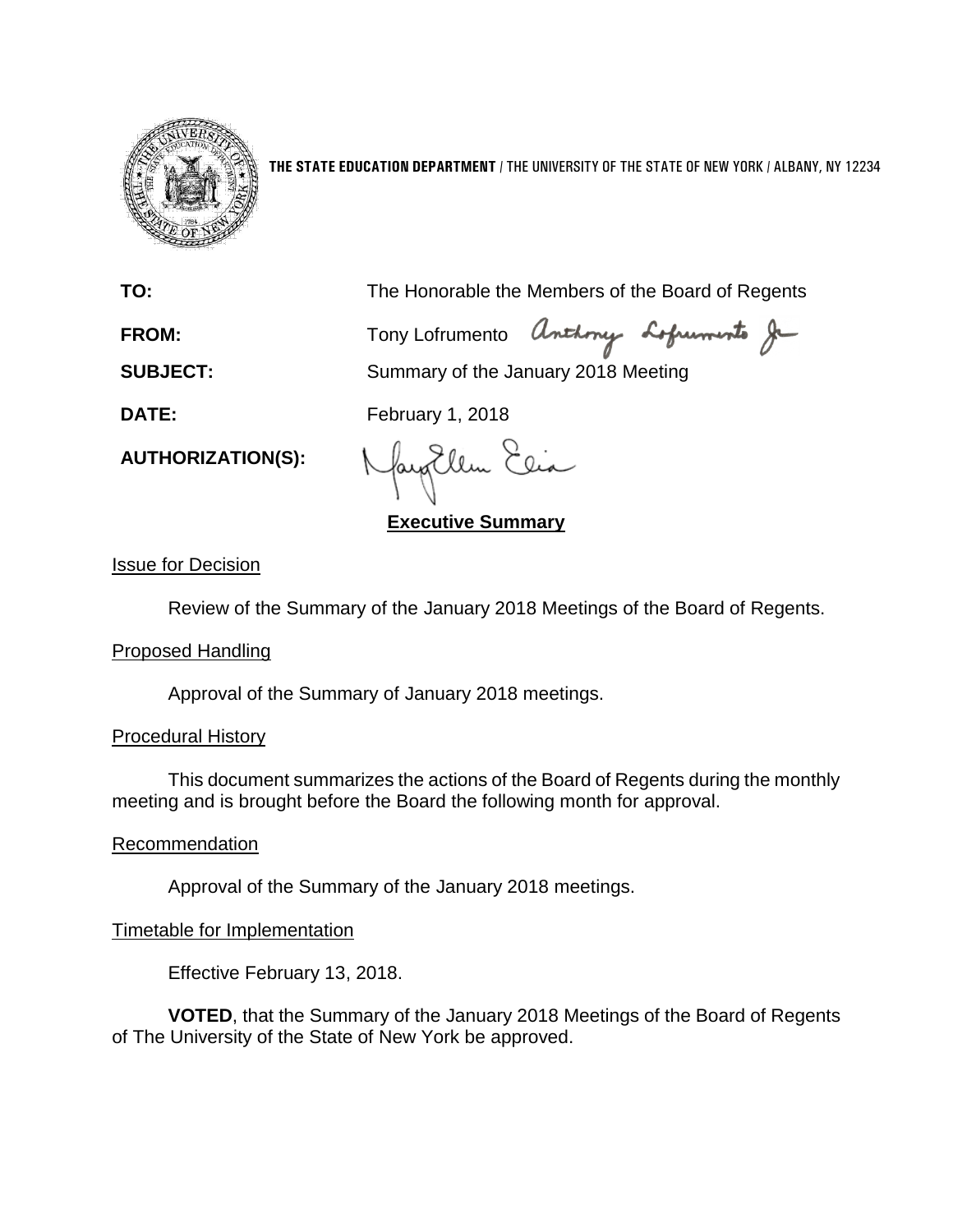

# *SUMMARY OF THE JANUARY 2018 MEETING*

## *OF THE BOARD OF REGENTS*

*OF*

## *THE UNIVERSITY OF THE STATE OF NEW YORK*

*Held at the State Education Building Albany, New York*

*January 22 and 23, 2018*

*Anthony Lofrumento, Secretary Board of Regents*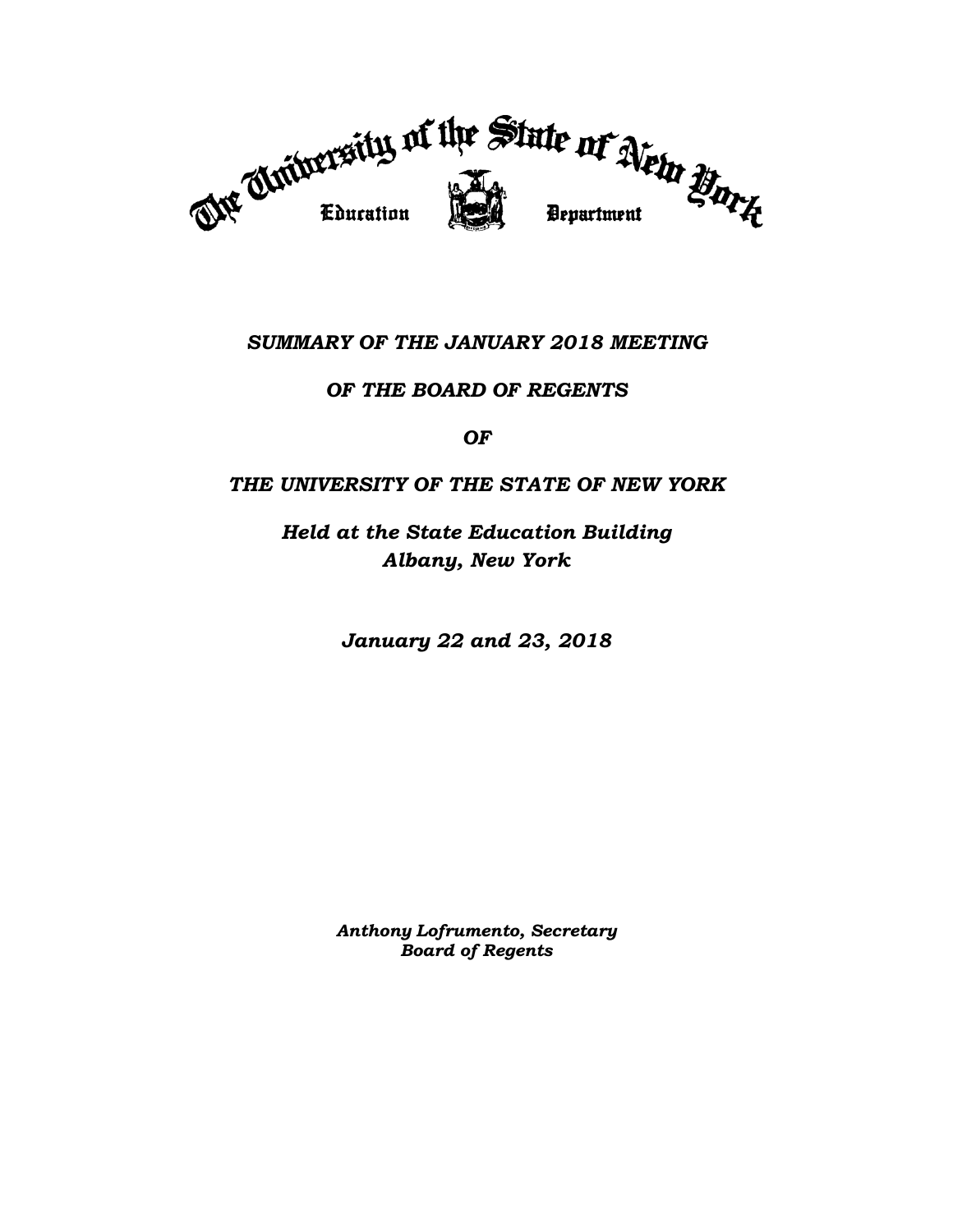### *THE BOARD OF REGENTS*

The Board of Regents of The University of the State of New York held a public session on Monday, January 22, 2018 at 9:00 a.m. pursuant to a call to duty sent to each Regent.

#### **MEETING OF THE FULL BOARD, Monday, January 22nd at 9:00 a.m.**

#### **Board Members in Attendance:**

Betty A. Rosa, Chancellor Roger Tilles Lester W. Young, Jr. Christine D. Cea Kathleen M. Cashin James E. Cottrell Josephine Victoria Finn Judith Chin Beverly L. Ouderkirk Catherine Collins Nan Eileen Mead Elizabeth S. Hakanson Luis O. Reyes Susan W. Mittler

Also present were Commissioner of Education, MaryEllen Elia, Executive Deputy Commissioner, Elizabeth Berlin, Counsel and Deputy Commissioner for Legal Affairs, Alison B. Bianchi, and the Secretary, Board of Regents, Anthony Lofrumento. Vice Chancellor T. Andrew Brown, and Regents Wade S. Norwood and Judith Johnson were absent and excused.

Chancellor Betty A. Rosa called the meeting to order at 9:00 a.m. and asked Regent Cea to provide thoughts for a moment of reflection.

Chancellor Rosa introduced a new, ongoing feature at the beginning of the Board meeting called 'The Focus of Our Work.' The Chancellor will select from short video clips of local programs/activities that feature children and young people highlighting what is going on across the state. The Regent who provided the clip will introduce the piece.

This month Regent Finn provided a My Brother's Keeper Production, Practicing for the Monticello High School Ski Trip created by Michael Regan.

### **ACTION ITEM**

#### **Executive Session Motion**

**MOVED**, that the Board of Regents convene in executive session, Tuesday, Tuesday, January 23 at 11:35 a.m. to discuss personnel and litigation matters.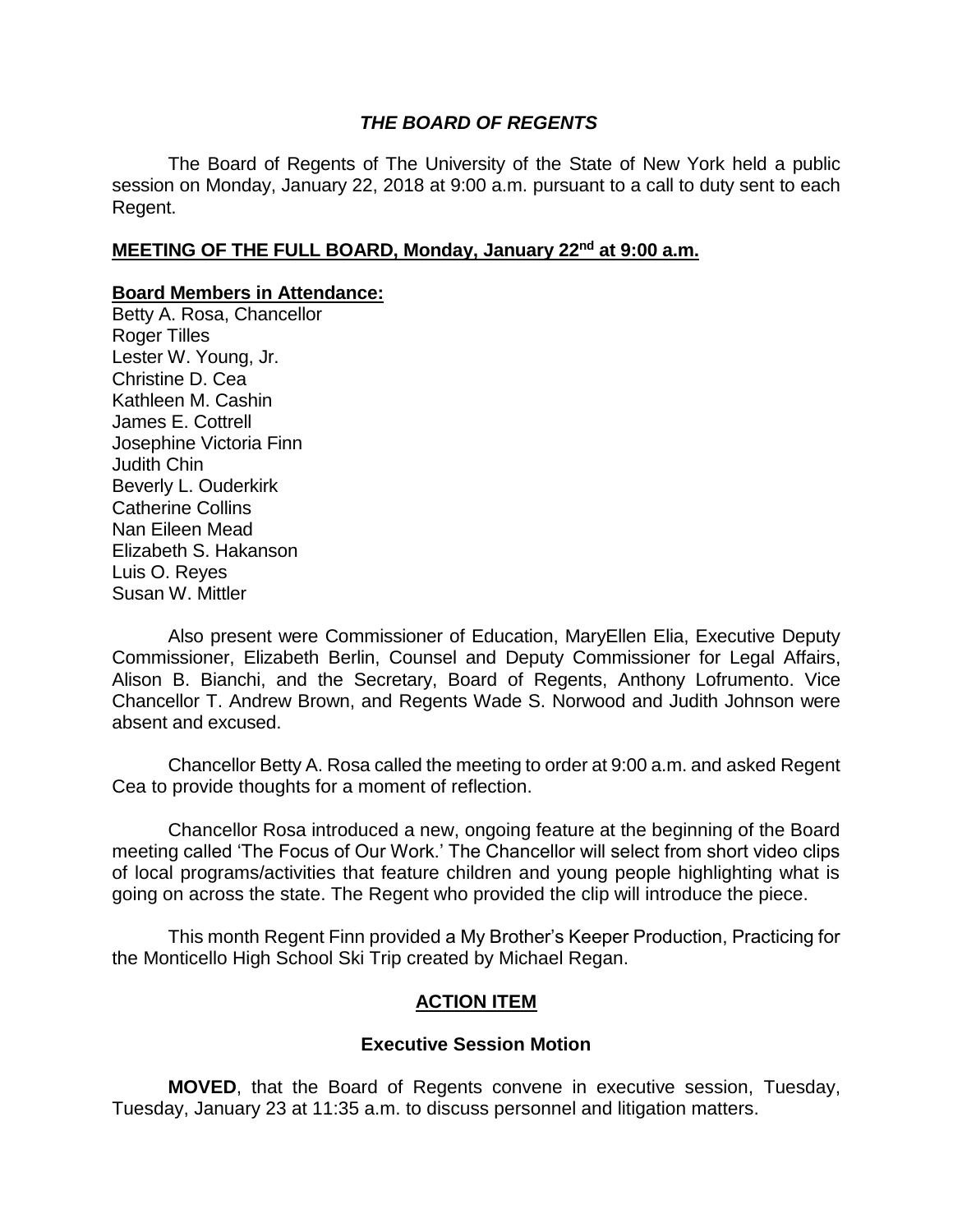**Motion by:** Regent Roger Tilles<br>**Seconded by:** Regent Nan Eileen M Regent Nan Eileen Mead Action: Motion carried unanimously.

### **PRESENTATION**

## **Every Student Succeeds Act (ESSA)**

Angélica Infante-Green and Ira Schwartz presented the USDE review and approval of New York's Every Student Succeeds Act (ESSA) State Plan (Attachment I).

Chancellor Betty A. Rosa adjourned the meeting.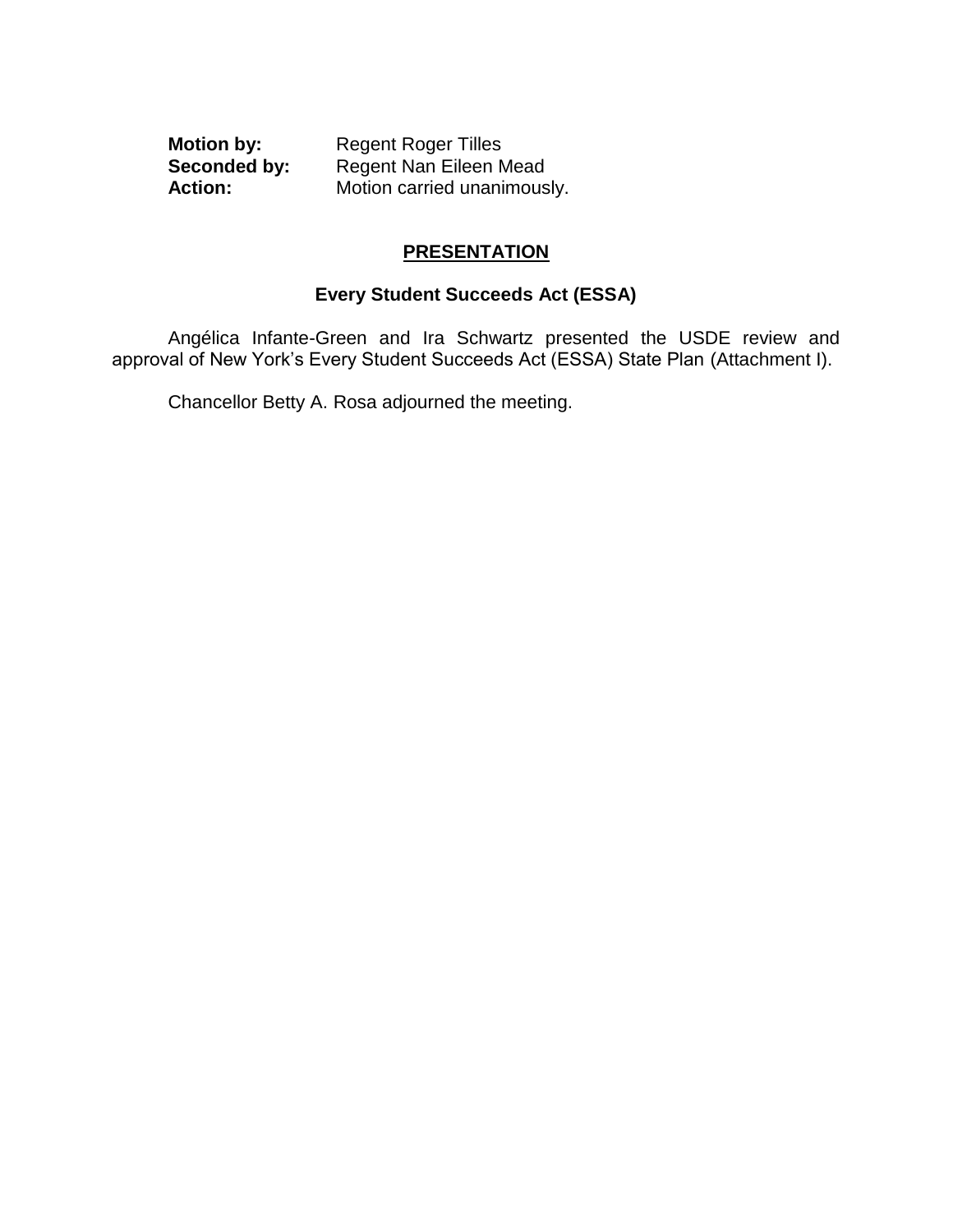### **MEETING OF THE BOARD OF REGENTS –** *Executive Session* **Tuesday, January 23, 2018 at 11:20 a.m.**

#### **Board Members in Attendance:**

Betty A. Rosa, Chancellor Roger Tilles Lester W. Young, Jr. Christine D. Cea Kathleen M. Cashin James E. Cottrell Josephine Victoria Finn Judith Chin Beverly L. Ouderkirk Catherine Collins Nan Eileen Mead Elizabeth S. Hakanson Luis O. Reyes Susan W. Mittler

Vice Chancellor T. Andrew Brown, and Regent Judith Johnson were absent and excused.

### **RESOLUTION**

**VOTED:** That the Board of Regents adopt the following resolution:

**WHEREAS**, on July 26, 2017, the SUNY Charter Schools Committee published a Notice of Proposed Rule Making in the State Register regarding the Governance, Structure and Operations of SUNY Authorized Charter Schools Pertaining to Teacher Compliance (SUN-30-17-00024-P);

**WHEREAS**, on September 7, 2017, Chancellor Rosa and Commissioner Elia submitted joint comments describing the legal and educational policy concerns regarding the proposed regulation;

**WHEREAS**, at its September 11-12, 2017 meeting, the Board of Regents adopted a resolution expressing the Board's agreement with and support for the educational policy and legal concerns stated in Chancellor Rosa and Commissioner Elia's September 7, 2017 joint comments on the proposed regulation and encouraging the SUNY Charter Schools Committee to withdraw the proposed regulations immediately; and

**WHEREAS**, SUNY Charter Schools Committee adopted revised regulations without requesting additional public comment, effective December 20, 2017;

**NOW THEREFORE**, be it hereby resolved that the Board of Regents authorizes the State Education Department's Office of Counsel to take all necessary actions to commence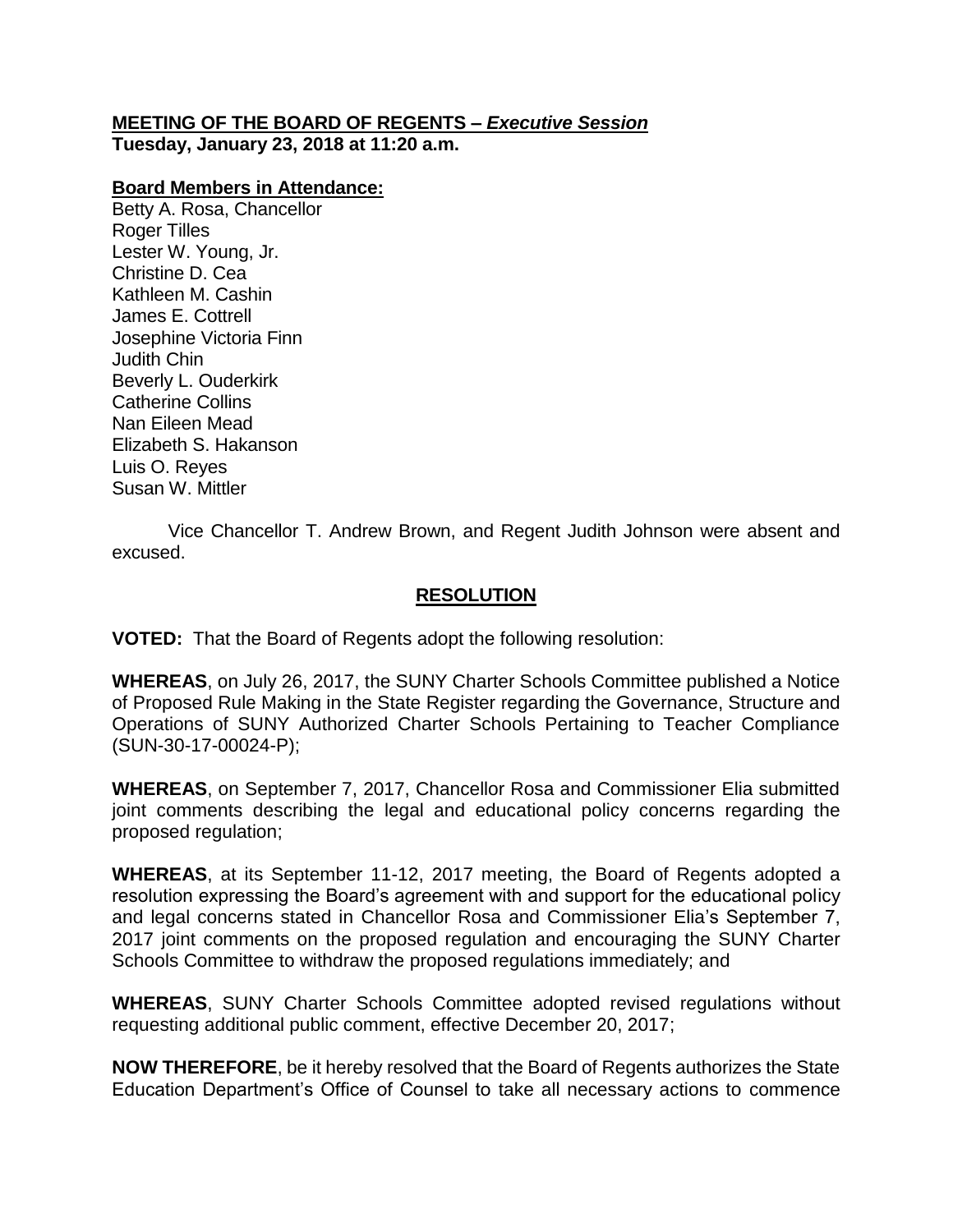litigation pursuant to Article 78 of the Civil Practice Law and Rules challenging such regulation and the SUNY Charter Schools Committee's actions in promulgating them on behalf of the Board of Regents and the State Education Department, and Chancellor Betty A. Rosa and Commissioner MaryEllen Elia, in their official capacities (Attachment II.)

**Motion by:** Regent Roger Tilles<br>**Seconded by:** Regent Kathleen M. **Regent Kathleen M. Cashin** Action: Motion carried unanimously.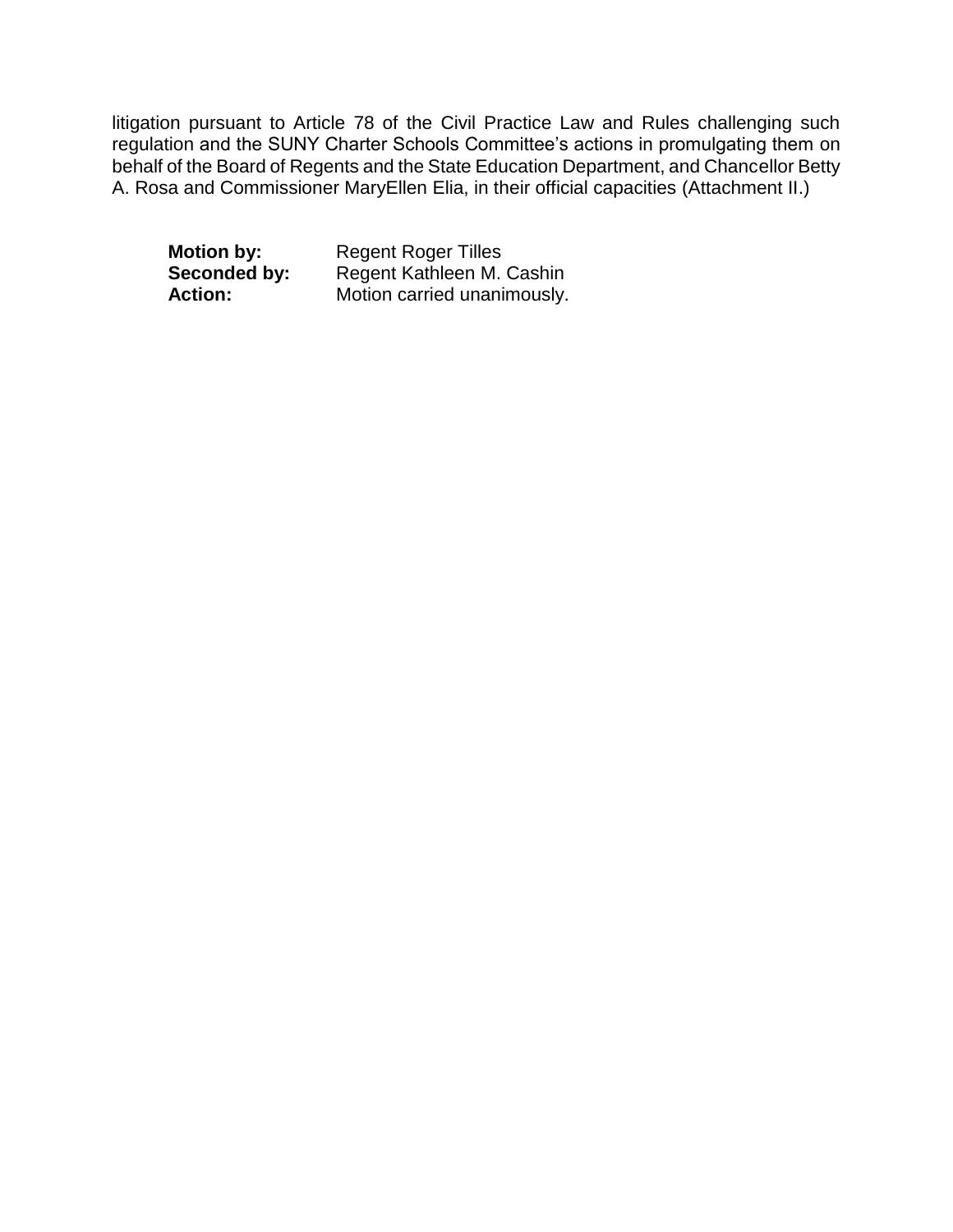### **MEETING OF THE FULL BOARD, Tuesday, January 23rd at 11:50 a.m.**

#### **Board Members in Attendance:**

Betty A. Rosa, Chancellor Roger Tilles Lester W. Young, Jr. Wade S. Norwood Kathleen M. Cashin Josephine Victoria Finn Judith Chin Beverly L. Ouderkirk Catherine Collins Nan Eileen Mead Elizabeth S. Hakanson Susan W. Mittler

Also present were Commissioner of Education, MaryEllen Elia, Executive Deputy Commissioner, Elizabeth Berlin, Counsel and Deputy Commissioner for Legal Affairs, Alison B. Bianchi, and the Secretary, Board of Regents, Anthony Lofrumento. Vice Chancellor T. Andrew Brown, and Regents Christine D. Cea, James E. Cottrell, Judith Johnson and Luis O. Reyes were absent and excused.

## **ACTION ITEM**

### **Charter Applications BR (A) 1**

**MOVED,** that the Board of Regents approve each application in accordance with the recommendations contained in the summary table (see Appendix I).

### **Summary of the December 2017 Meetings of the Board of Regents BR (A) 2**

**MOVED,** that the Summary of the December 2017 Meetings of the Board of Regents of The University of the State of New York be approved.

| <b>Motion by:</b> | <b>Regent Roger Tilles</b>                                  |
|-------------------|-------------------------------------------------------------|
| Seconded by:      | Regent Wade S. Norwood                                      |
| Action:           | Motion carried unanimously. Regent Roger Tilles recused     |
|                   | himself from the Long Island University charter application |
|                   | vote.                                                       |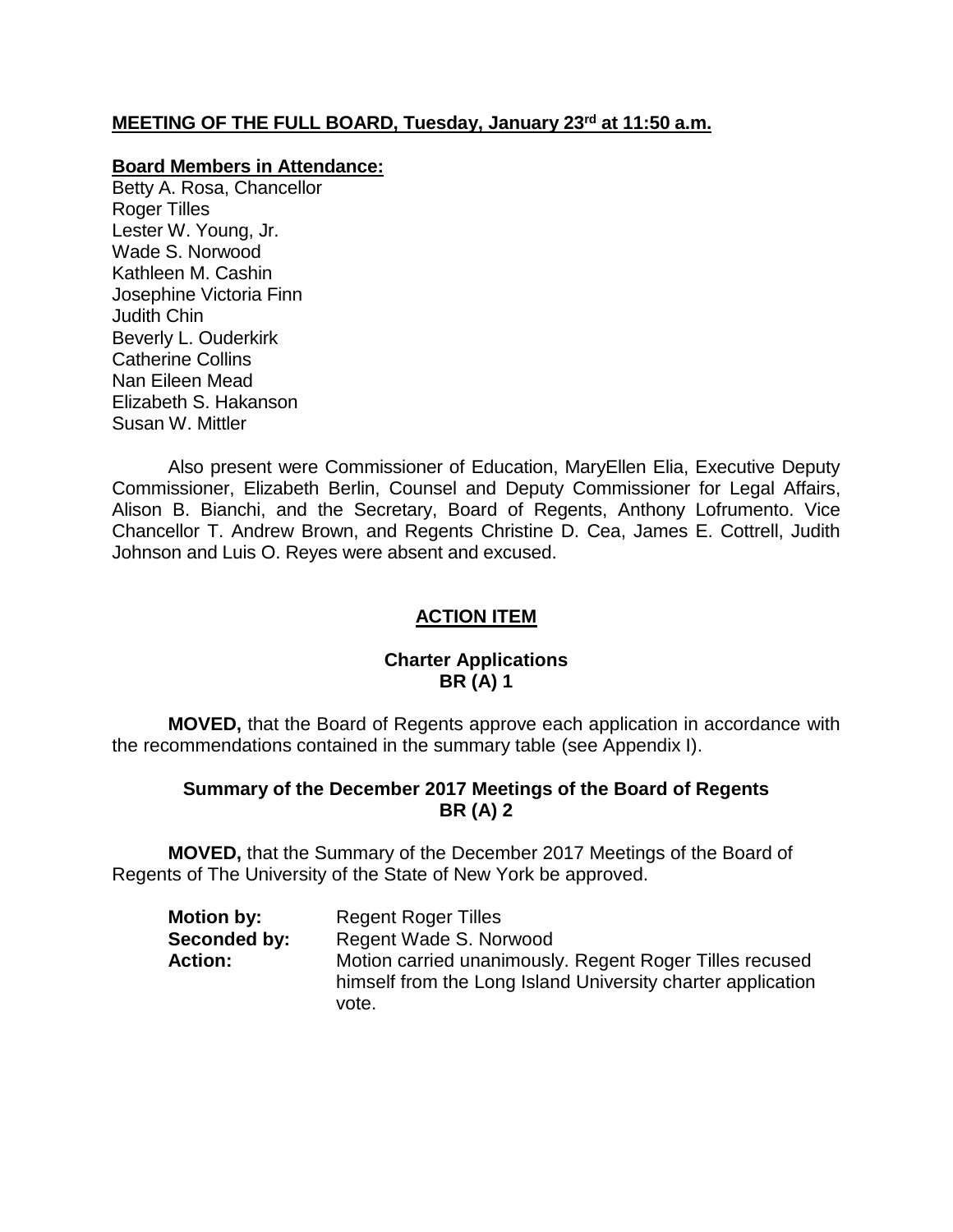#### **PROGRAM AREA CONSENT ITEMS**

#### **Higher Education**

#### **Proposed Amendment to §52.21, §80-6.3 and §154-2.3 and Addition of a New §80- 5.25 to the Regulations of the Commissioner of Education to Establish a Transitional H Pathway for Holders of a New York State License as a Certified Public Accountant to Pursue a School District Business Leader Certificate BR (CA) 1**

**MOVED**, that §52.21, §80-6.3 and §154-2.3 be amended and a new §80-5.25 be added to the Regulations of the Commissioner of Education, effective February 7, 2018.

#### **Proposed Amendment to §80-3.10 of the Regulations of the Commissioner of Education Related to Requirements for Certificates in the Educational Leadership Service BR (CA) 2**

**MOVED**, that §80-3.10 of the Regulations of the Commissioner of Education be amended, as submitted, effective February 7, 2018.

#### **Proposed Amendment to Add a New §80-5.26 of the Regulations of the Commissioner of Education to Allow a Temporary Certificate for Teachers Displaced from Puerto Rico and/or Another U.S. Territory as a Result of Hurricane Maria to Teach in New York State BR (CA) 3**

**MOVED**, that §80-5.26 of the Regulations of the Commissioner of Education be added, as submitted, February 7, 2018.

#### **Proposed Amendment to §80-6.1 of the Regulations of the Commissioner of Education Relating to Continuing Teacher and Leader Education for Teachers in Nonpublic Schools to Implement Chapter 311 of the Laws of 2017 BR (CA) 4**

**MOVED**, that §80-6.1 of the Regulations of the Commissioner be amended, as submitted, effective February 7, 2018.

#### **Renewal of Permission to Operate in New York State: New Brunswick Theological Seminary BR (CA) 5**

**MOVED**, that that the Board of Regents renew the Permission to Operate for New Brunswick Theological Seminary to offer courses from its Master of Arts (M.A.) degree program and Master of Divinity (M.Div.) degree program under the terms of its agreement with St. John's University. This permission, effective retroactive to January 1, 2018, is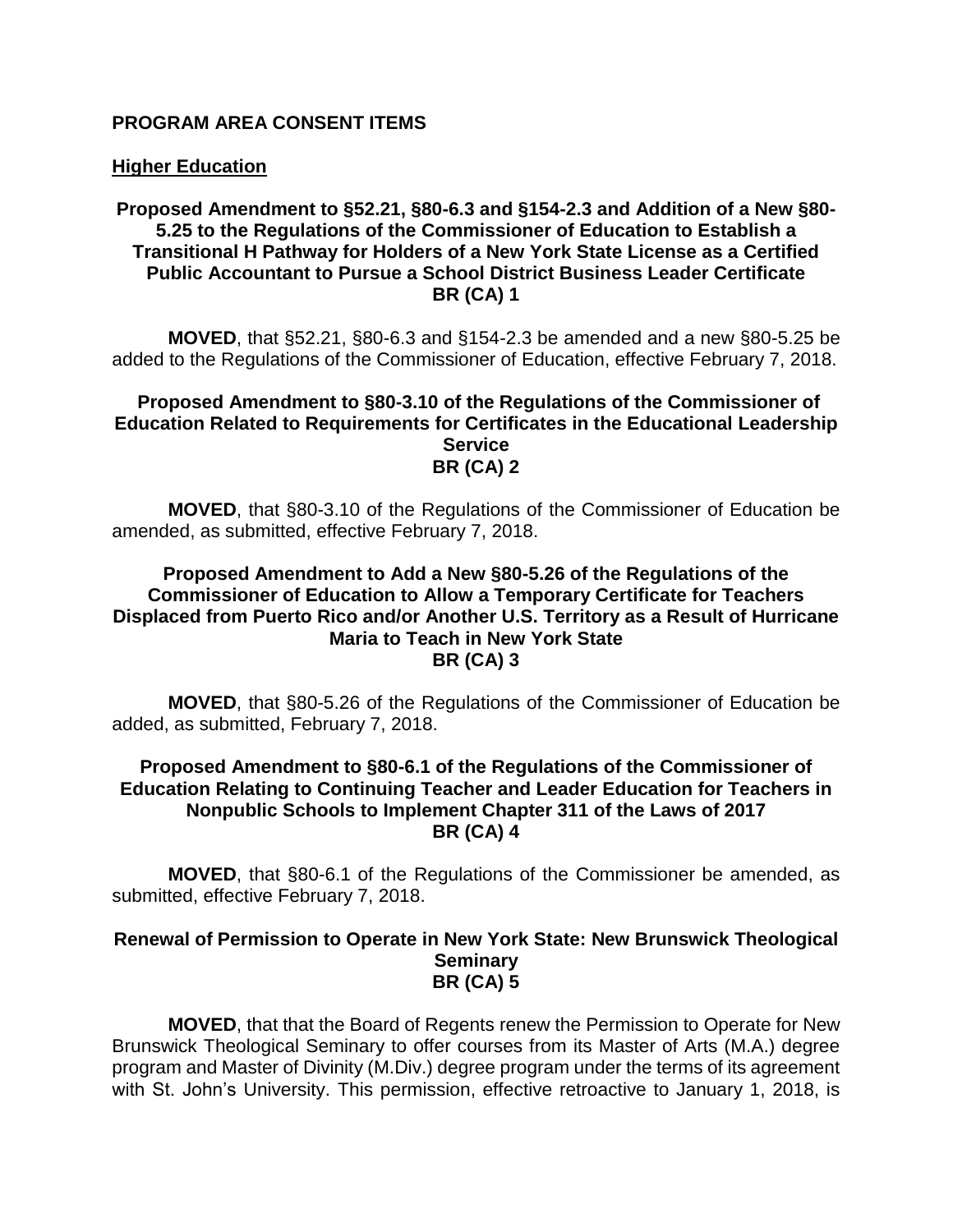granted for a period beginning January 1, 2018 and extending through December 31, 2022.

### **Professional Practice**

#### **(Re)Appointments of Members to the State Boards for the Professions and (Re)Appointments of Extended Members to the State Boards for the Professions for Service on Licensure Disciplinary and/or Licensure Restoration and Moral Character Panels BR (CA) 6**

**MOVED**, that the Regents approve the proposed (re)appointments.

### **Report of the Committee on the Professions Regarding Licensing Petitions BR (CA) 7**

**MOVED**, that the Regents approve the recommendations of the Committee on the Professions regarding licensing petitions and degree conferrals.

#### **Proposed Amendment of §29.10 of the Rules of the Board of Regents and §70.7, §70.8 and §70.10 of the Regulations of the Commissioner of Education Relating to the Mandatory Peer Review Program in Public Accountancy BR (CA) 8**

**MOVED**, that subdivision (a) of §29.10 of the Rules of the Board of Regents and subdivision (a) of §70.7, subdivision (f) of §70.8 and §70.10 of the Regulations of the Commissioner of Education be amended, as submitted, effective February 12, 2018, as an emergency action upon a finding by the Board of Regents that such action is necessary for the preservation of the public health and general welfare to ensure that the emergency rule adopted at the November 2017 meeting remains continuously in effect until the proposed rule can be presented for adoption and take effect as a permanent rule.

### **Proposed Amendment of Section 29.2 of the Rules of the Board of Regents and Addition of §52.48, §79-20.4 and §79-20.5 to the Regulations of the Commissioner ofEducation Relating to the Licensing of Licensed Pathologists' Assistants BR (CA) 9**

**MOVED**, that subdivision (a) of §29.2 of the Rules of the Board of Regents be amended and §52.48, §79-20.4 and §79-20.5 of the Regulations of the Commissioner of Education be added, as submitted, effective February 26, 2018, as an emergency action upon a finding by the Board of Regents that such action is necessary for the preservation of the public health and general welfare to ensure that the emergency rule adopted at the November 2017 Regents meeting remains continuously in effect until the proposed rule can be presented for adoption and take effect as a permanent rule.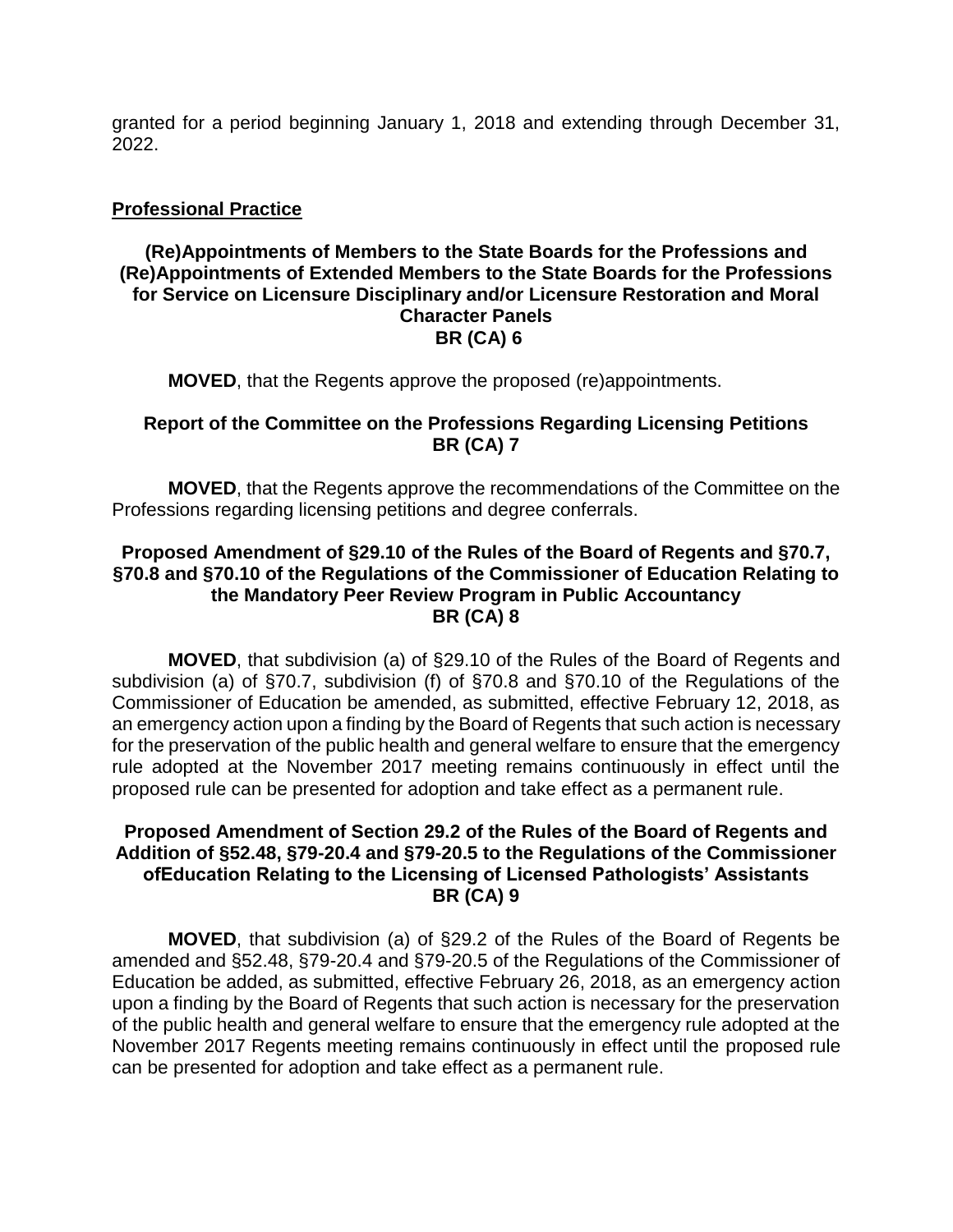### **Proposed Amendment of Section 70.10 of the Regulations of the Commissioner of Education Relating to the Mandatory Peer Review Program in Public Accountancy BR (CA) 10**

**MOVED**, that paragraph (5) of subdivision (b) of §70.10 of the Regulations of the Commissioner of Education be amended, as submitted, effective February 7, 2018.

### **Proposed Amendment of §75.2 of the Regulations of the Commissioner of Education Relating to the Limited License in Speech-Language Pathology BR (CA) 11**

**MOVED**, that subdivision (d) of §75.2 of the Regulations of the Commissioner of Education be added, as submitted, effective February 17, 2018.

#### **Proposed Amendment of §76.5 of the Regulations of the Commissioner of Education Relating to the Definition of Occupational Therapy Practice BR (CA) 12**

**MOVED**, that §76.5 of the Regulations of the Commissioner of Education be amended, as submitted, effective February 7, 2018.

#### **Regents Permission to Operate in New York State: Mansfield University BR (CA) 13**

**MOVED**, that the Regents approve the proposed renewal for permission to operate effective January 11, 2018 which authorizes Mansfield University to place a total of 30 students per calendar year in New York for supervised clinical learning experiences.

**MOVED**, that the Regents approve the consent agenda items.

| <b>Motion by:</b> | Regent Elizabeth S. Hakanson |
|-------------------|------------------------------|
| Seconded by:      | <b>Regent Judith Chin</b>    |
| <b>Action:</b>    | Motion carried unanimously.  |

# **STANDING COMMITTEE REPORTS**

## **CULTURAL EDUCATION**

Your Committee on Cultural Education had its scheduled meeting on January 22, 2018. Regent Roger Tilles, Chair of the Cultural Education Committee, submitted the following written report. In attendance were committee members: Regent Tilles, Chair, Regent Cea,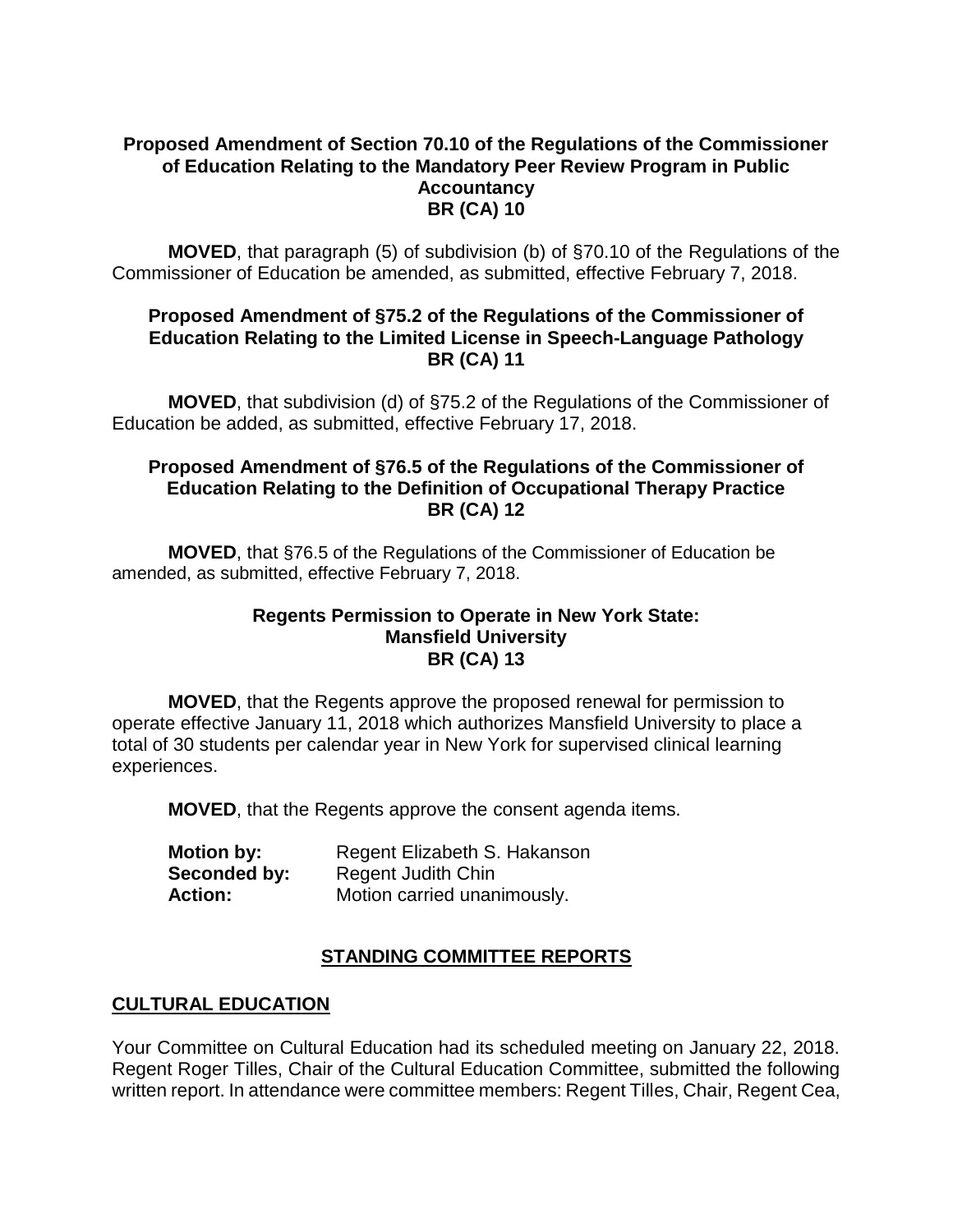Regent Cottrell (absent), Regent Chin, Regent Johnson (absent), Regent Ouderkirk and Regent Mead. Regents, in addition to CE Committee Members, in attendance were: Chancellor Rosa, Regent Collins, Regent Cashin, and Regent Mittler. Also in attendance were Commissioner Elia, Executive Deputy Commissioner Berlin, and Counsel and Deputy Commissioner for Legal Affairs Alison Bianchi.

## **ITEMS FOR DISCUSSION**

Chair's Remarks: Regent Tilles welcomed everyone and introduced Deputy Commissioner Mark Schaming. Deputy Commissioner Schaming provided a brief report on Office of Cultural Education news and activities including: On January 7, the New York State Summer School of the Arts (NYSSSA) was honored for their outstanding work and commitment to furthering educational theatre by the New York State Theater Education Association (NYSTEA). Molly Hennighausen, Director of NYSSSA accepted the award. On January 12, fifty Haudenosaunee wooden and cornhusk masks from the Seneca Nation and Tonawanda Seneca Nation currently housed in NYSM Ethnology Collections were repatriated to both nations. Most of these masks entered the collection in 1898 and the early 1900s. On January 23, the State Museum will host another Science Café at The Hollow Bar and Kitchen, in Albany. Tomorrow's session, titled Coming into the Country: The First New Yorkers and the Ice Age Landscapes of New York, will be presented by Curator of Archaeology Dr. Jonathan Lothrop. This year as part of the STATEMAP program, the New York State Geological Survey (NYSGS) compiled and finished the Surficial Geologic Map of Onondaga County. The maps provide valuable information on the natural history, the distribution of soils and hydrology and serve as an educational resource for a wide audience ranging from school teachers to county planning officials.

### **Documentary Heritage and Preservation Services for New York's Collecting Organizations** [CE (D) 1]

The State Archives and State Library jointly provide training, outreach and technical advisory services to non-government organizations that preserve and make available documentary materials. In 2016 the State Archives and State Library together launched the Documentary Heritage and Preservation Services for New York (DHPSNY) to coordinate support for preservation of and access to historically valuable materials. Robert Clark the Director of Archives at the Rockefeller Archive Center and Chair of the New York State Historical Records Advisory Board and Duane Watson the Curator at the Wilderstein Historic Site provided a summary of services that have been provided to the field and highlighted the impacts and outcomes from several repositories across New York.

## **HIGHER EDUCATION**

Your Higher Education Committee held its scheduled meeting on January 23, 2018. All members were present with the exception of Vice Chancellor Brown and Regent Johnson.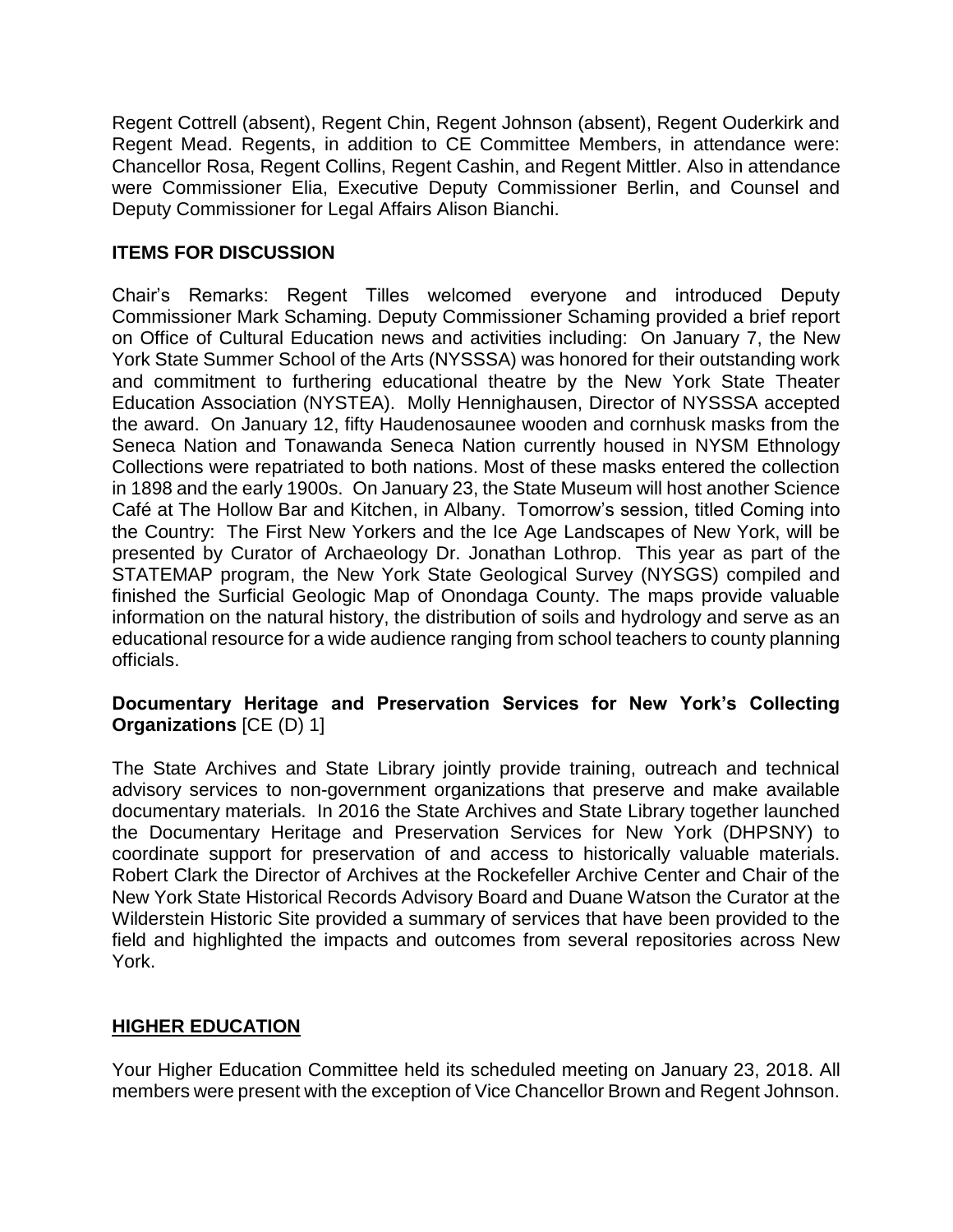### **ACTION ITEMS**

### **Motion for Action by Full Board**

Madam Chancellor and Colleagues: Your Higher Education Committee recommends, and we move, that the Board of Regents act affirmatively upon each recommendation in the written report of the Committee's deliberations at its meeting on January 23, 2018, copies of which have been distributed to each member of the Board of Regents.

#### **Matters Not Requiring Board Action**

**Professional Standards and Practices Board (PSPB) Annual Report** - New York State Professional Standards and Practices Board for Teaching (PSPB) co-chairs Debra Calvino and Kathleen DaBoll-Lavoie presented a report on the activities of the PSPB. HE (D) 2

**Update on New York State's Participation in the State Authorization Reciprocity Agreement (SARA)** - Your Committee heard a presentation from Department staff on New York State's participation in the State Authorization Reciprocity Agreement (SARA). Each year, the Department evaluates the implementation of SARA and reports back to the Committee. This report includes information related to initial institution reviews, the development of consumer protections and consumer guidance, Federal regulations related to SARA, and an overall assessment of the past year as well as next steps. HE (D) 3

**Proposed Amendment to Section 52.21 of the Commissioner's Regulations Related to Accreditation** - Your Committee discussed a proposed amendment to Subpart 4-2 of the Rules of the Board of Regents and Section 52.21 of the Regulations of the Commissioner of Education related to the continuous accreditation requirement for education preparation providers. This amendment will allow institutions that are currently accredited by NCATE, TEAC, or CAEP to apply for accreditation through an accrediting association that is seeking recognition from CHEA or USDE, but has not yet achieved recognition status, and still meet the "continuous accreditation requirement" set forth in Section 52.21 of the Commissioner's Regulations. Following the 60-day public comment period required under the State Administrative Procedure Act, it is anticipated that the proposed amendment will come back to the Board of Regents at its May 2018 meeting. If adopted at the May 2018 meeting, the proposed amendment will become effective on May 23, 2018. HE (D) 1

**Proposed Amendment for Emergency Action to Section 52.21 of the Commissioner's Regulations Related to Graduate Admission Examination Requirements** - Your Committee approved a proposed emergency amendment to related to the Graduate Admission Examination Requirements. The proposed emergency amendment implements Chapter 454 of the Laws of 2017 which was signed into Law by the Governor on December 13, 2017. The amendment removes the requirement from the Commissioner's Regulations for certified teachers and school administrators who already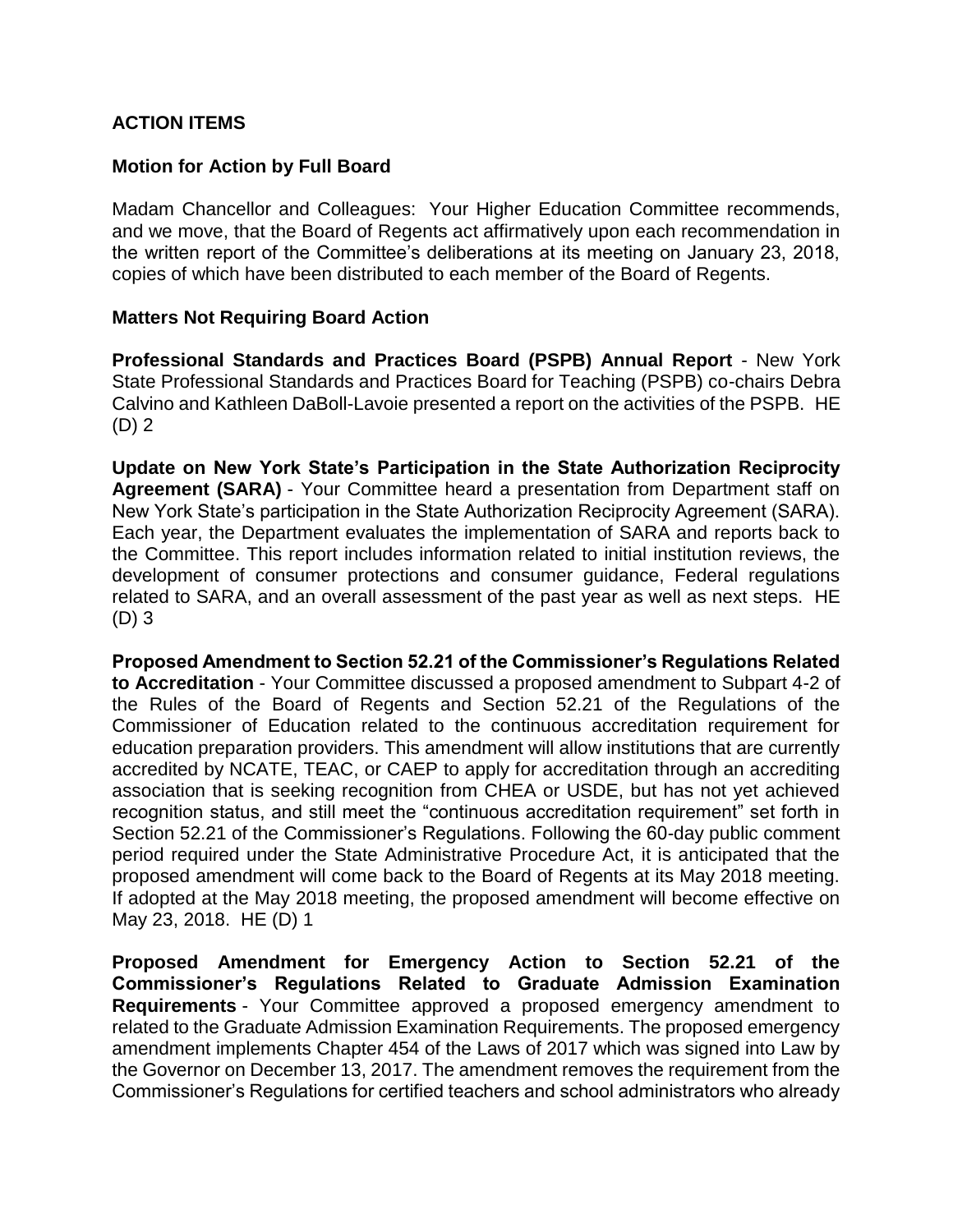hold a graduate degree to take either the GRE or a substantially equivalent admission examination. The proposed amendment will become effective as an emergency rule on January 23, 2018. Following the 60-day public comment period required under the State Administrative Procedure act, it is anticipated that the proposed amendment will be presented to the Board of Regents for adoption as a permanent rule at its May 2018 meeting. HE (A) 1

**Proposed Amendment to Section 80-1.5 of the Commissioner's Regulations Related to Certification Exam Safety Nets** - Your Committee discussed a proposed amendment to Section 80-1.5 of the Regulations of the Commissioner related to safety nets for teacher certification exams. The amendment will eliminate the requirement that candidates must complete all other certification requirements on or before June 30, 2018 to be eligible to use one or more of the safety nets. The amendment also extends the safety net for Part Two: Mathematics of the Multi-Subject Grade 7-12 Content Specialty Test until such time that a revised Part Two becomes operational. Following the 60-day public comment period required under the State Administrative Procedure Act, it is anticipated that the proposed amendment will come back to the Board of Regents at its May 2018 meeting. If adopted at the May 2018 meeting, the proposed amendment will become effective on May 23, 2018. HE (D) 4

### **Matters Requiring Board Action**

## **Consent Agenda**

The Board of Regents acted on the following consent agenda items at the January 2018 meeting.

- **Proposed Amendment to Section 52.21, 80-6.3 and 154-2.3 and Addition of a New Section 80-5.25 to the Regulations of the Commissioner of Education to Establish a Transitional H Pathway for Holders of a New York State License as a Certified Public Accountant to Pursue a School District Business Leader Certificate** - The Board approved an amendment to Section 52.21, 80-6.3 and 154-2.3 and an addition of a new Section 80-5.25 to the Commissioner's Regulations. BR (CA) 1
- **Proposed Amendment to Section 80-3.10 of the Regulations of the Commissioner of Education Related to Requirements for Certificates in the Educational Leadership Service** - The Board approved an amendment to Section 80-3.10 of the regulations which will require that candidates who complete an out-of-state leadership program to complete such program at a higher education institution accredited by a regional accrediting body recognized by the U.S. Department of Education and that the program lead to an initial certificate in the jurisdiction in which the higher education institution is located. BR (CA) 2
- **Proposed Amendment to Add a New Section 80-2.26 to the Regulations of the Commissioner of Education to Allow Teachers Displaced from Puerto Rico and/or Another U.S. Territory as a Result of Hurricane Maria to Teach in New York State** - The Board approved an amendment to add a new Section 80-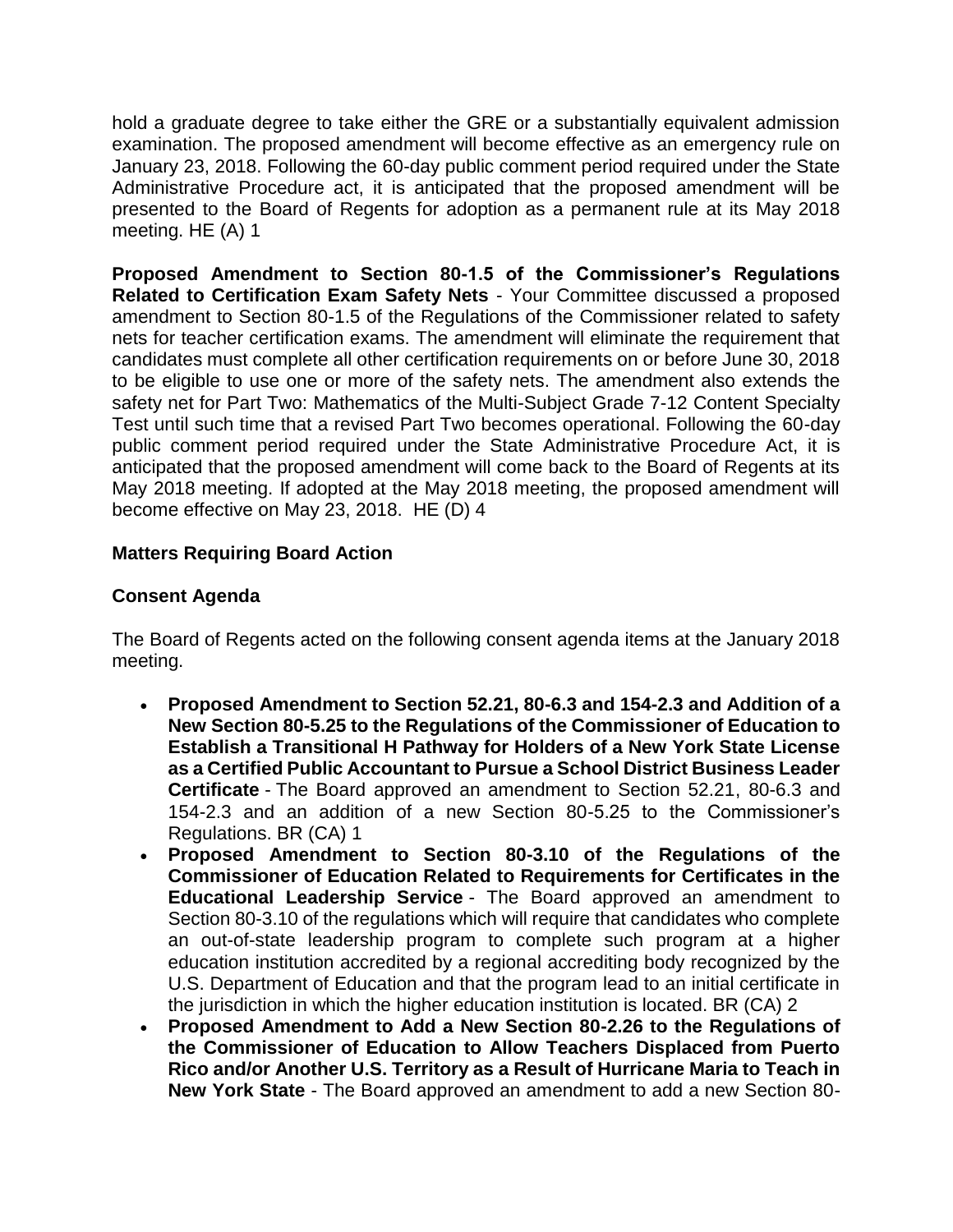5.26 to the Commissioner's Regulations to allow for a temporary certificate for teachers who have been displaced from Puerto Rico and/or other U.S. territories as a result of Hurricane Maria to teach in New York upon meeting certain requirements. BR (CA) 3

- **Proposed Amendment to Section 80-6.1 of the Regulations of the Commissioner of Education Relating to Continuing Teacher and Leader Education (CTLE)** - The Board approved an amendment to Section 80-6.1 of the Commissioner's Regulations related to CTLE requirements for teachers in nonpublic schools to implement Chapter 311 of the Laws of 2017. BR (CA) 4
- **Renewal of Permission to Operate in New York State for New Brunswick Theological Seminary** - The Board approved a renewal of permission to operate in New York State for New Brunswick Theological Seminary. BR (CA) 5

## **P-12 EDUCATION**

Your P-12 Education Committee held its scheduled meeting on January 22, 2018. All members were present, except for Vice Chancellor Brown, Regent Norwood, and Regent Johnson, who were excused.

## **ACTION ITEMS**

## **Revision to a Charter Authorized by the Board of Regents** [P-12 (A) 1]

Your Committee recommends that the Board of Regents finds that: (1) the charter school meets the requirements set out in Article 56 of the Education Law, and all other applicable laws, rules and regulations; (2) the charter school can demonstrate the ability to operate in an educationally and fiscally sound manner; (3) granting the request to amend the charter is likely to improve student learning and achievement and materially further the purposes set out in subdivision two of section twenty-eight hundred fifty of Article 56 of the Education Law; and (4) granting the request to amend the charter will have a significant educational benefit to the students expected to attend the charter school, and the Board of Regents therefore approves the charter revision for the Charter School of Educational Excellence and amends the provisional charter accordingly. Motion passed. Regent Mittler was in opposition; Regents Collins, Mead, and Reyes abstained.

### **Renewal Recommendations for Charter Schools Authorized by the Board of Regents** [P-12 (A) 2 REVISED]

Your Committee recommends that the Board of Regents finds that, the Charter School of Educational Excellence: (1) meets the requirements set out in Article 56 of the Education Law, and all other applicable laws, rules and regulations; (2) the applicant can demonstrate the ability to operate the school in an educationally and fiscally sound manner; (3) granting the application is likely to improve student learning and achievement and materially further the purposes set out in subdivision two of section twenty-eight hundred fifty of this article; and (4) granting the application would have a significant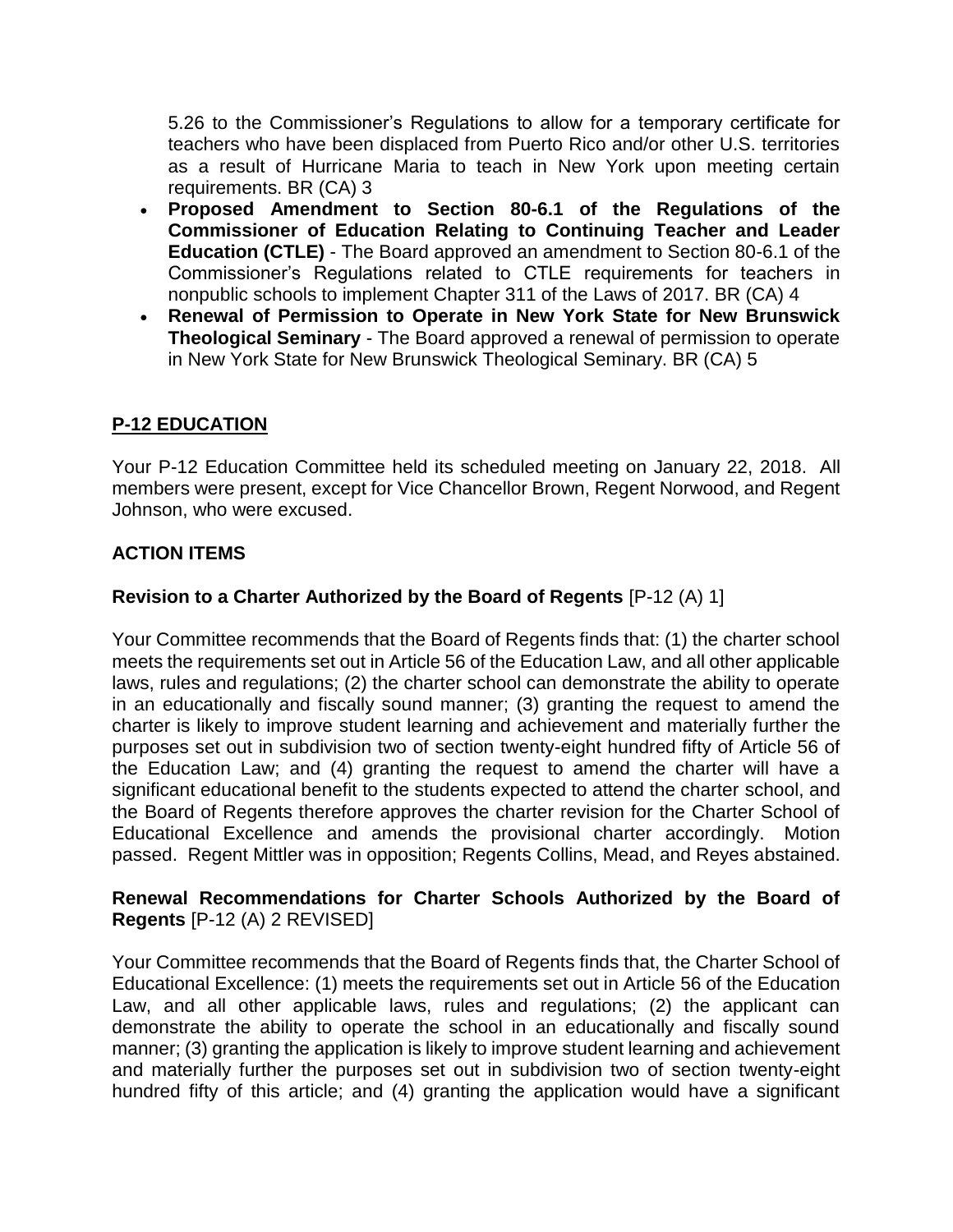educational benefit to the students expected to attend the charter school, and the Board of Regents therefore approves the renewal application of the Charter School of Educational Excellence and that a renewal charter be issued, and that its provisional charter be extended for a term up through and including June 30, 2023. Motion passed. Regents Collins, Mead, and Reyes abstained.

Your Committee recommends that the Board of Regents finds that, the Great Oaks Charter School: (1) meets the requirements set out in Article 56 of the Education Law, and all other applicable laws, rules and regulations; (2) the applicant can demonstrate the ability to operate the school in an educationally and fiscally sound manner; (3) granting the application is likely to improve student learning and achievement and materially further the purposes set out in subdivision two of section twenty-eight hundred fifty of this article; and (4) granting the application would have a significant educational benefit to the students expected to attend the charter school, and the Board of Regents therefore approves the renewal application of the Great Oaks Charter School and that a renewal charter be issued, and that its provisional charter be extended for a term up through and including June 30, 2022. Motion passed. Regent Collins abstained.

Your Committee recommends that the Board of Regents finds that, the Harlem Hebrew Language Academy Charter School: (1) meets the requirements set out in Article 56 of the Education Law, and all other applicable laws, rules and regulations; (2) the applicant can demonstrate the ability to operate the school in an educationally and fiscally sound manner; (3) granting the application is likely to improve student learning and achievement and materially further the purposes set out in subdivision two of section twenty-eight hundred fifty of this article; and (4) granting the application would have a significant 7 educational benefit to the students expected to attend the charter school, and the Board of Regents therefore approves the renewal application of the Harlem Hebrew Language Academy Charter School and that a renewal charter be issued, and that its provisional charter be extended for a term up through and including June 30, 2022. Motion passed. Regents Collins and Reyes abstained.

Your Committee recommends that the Board of Regents finds that, the Utica Academy of Science Charter School: (1) meets the requirements set out in Article 56 of the Education Law, and all other applicable laws, rules and regulations; (2) the applicant can demonstrate the ability to operate the school in an educationally and fiscally sound manner; (3) granting the application is likely to improve student learning and achievement and materially further the purposes set out in subdivision two of section twenty-eight hundred fifty of this article; and (4) granting the application would have a significant educational benefit to the students expected to attend the charter school, and the Board of Regents therefore approves the renewal application of the Utica Academy of Science Charter School and that a renewal charter be issued, and that its provisional charter be extended for a term up through and including June 30, 2023. Motion passed. Regents Collins, Mead, and Mittler abstained.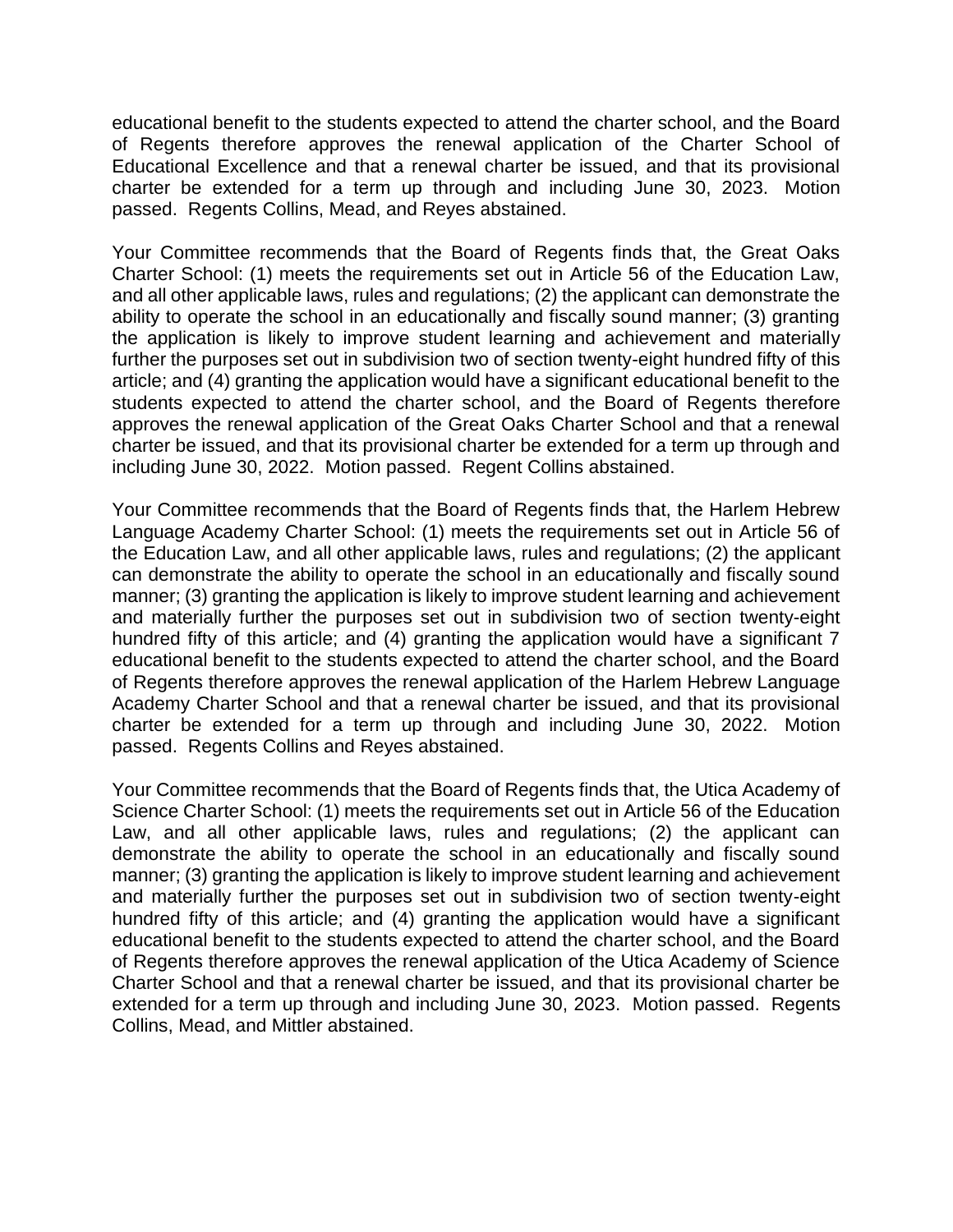## **MOTION FOR ACTION BY FULL BOARD**

Madam Chancellor and Colleagues: Your P-12 Education Committee recommends, and we move, that the Board of Regents act affirmatively upon each recommendation in the written report of the Committee's deliberations at its meeting on January 23, 2018, copies of which have been distributed to each Regent.

### **MATTERS NOT REQUIRING BOARD ACTION**

Senior Deputy Commissioner's Report – Senior Deputy Commissioner Jhone Ebert updated the Committee on the following important initiative.

- **Arts Assessment Pathway** On January 16, Chancellor Rosa, Regent Tilles, Regent Johnson, Commissioner Elia, and other SED staff held a meeting to discuss the Arts pathway to graduation. Carolyn Adams and Kathy Colletti, from the Blue Ribbon Committee on the Arts were also in attendance.
- **Professional Learning Team (PLT)** On January 9, the Professional Learning Team, led by Senior Deputy Commissioner Jhone Ebert, held their second meeting at the Capital Region BOCES to discuss strategies around the rollout of the Next Generation Learning Standards. The group will have the final roadmap in place by February 1.

**Innovative Strategies to Maximize Access to the Federal Child Nutrition Programs** [P-12 (D) 1] – the Committee was provided with an update regarding the Department's efforts to expand access to all federal child nutrition programs and to optimize technology to improve program integrity, efficiency, transparency, and the availability of services. NYSED is responsible for administering one of the largest National School Lunch Programs and the largest Summer Food Service Program in the country. New York State schools and summer sponsors annually receive more than \$1 billion in federal reimbursements for meals prepared and served to children. These funds not only support the local economy but provide New York State children access to quality nutritious foods that promote normal growth, development, and readiness to learn. SED's Child Nutrition Program Administration (CNPA) staff work closely with school administrators, business officials, and foodservice personnel to provide training, technical assistance, and guidance to assist schools in providing the highest level of services to their students. SED will continue to maximize efforts to engage sustainable program partnerships, and expand community awareness to increase participation and access to these vital programs.

**Commissioner's Regulations Relating to Health Education** [P-12 (D) 2] – the Committee discussed proposed amendments to regulations that conform Commissioner's regulations to Education Law §804 as amended by Chapter 390 of the Laws of 2016 and Chapter 1 of the Laws of 2017. The amendments clarify that required health education in schools must include instruction in mental health. The statutory amendments further provide that such instruction shall be designed to enhance student understanding, attitudes, and behaviors that promote health, well-being, and human dignity. The proposed amendments to Commissioner's regulations additionally require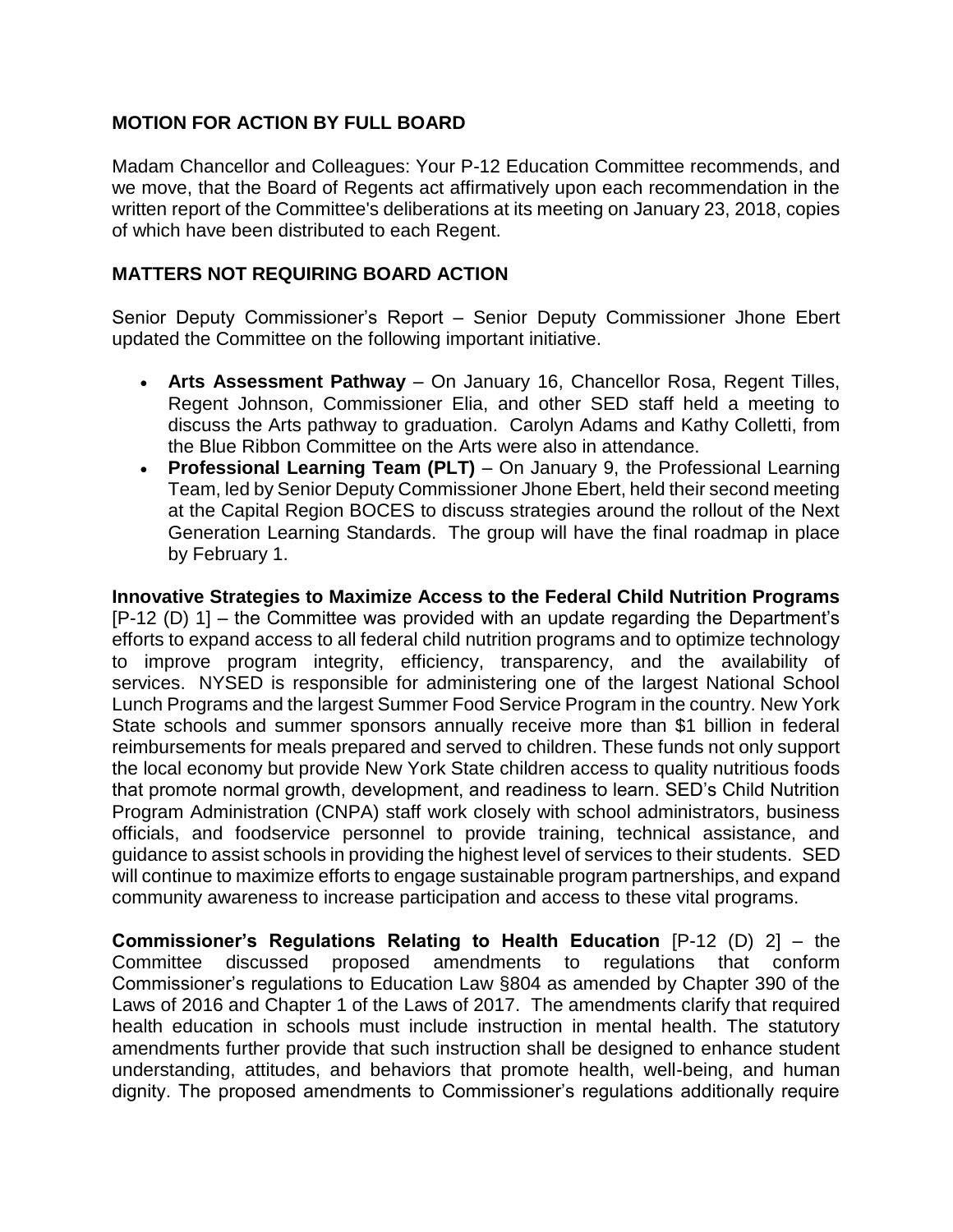instruction on the prevention and detection of certain cancers. Committee members requested a review of who will be teaching these new standards.

## **P-12 EDUCATION/ADULT CAREER AND CONTINUING EDUCATION SERVICES (ACCES) JOINT MEETING**

Your P-12 Education and ACCES Committees held a joint meeting on January 22, 2018. All members were present, with the exception of Vice Chancellor Brown, Regent Johnson and Regent Norwood, who were excused.

### **MATTERS NOT REQUIRING BOARD ACTION**

**Proposed Amendment of Section 100.7 of the Regulations of the Commissioner of Education Relating to a New Pathway to a New York State High School Equivalency Diploma** – After further review of the proposed regulation presented to the Board in October 2017 and in an effort to address the feedback received, additional revisions are being presented to the Committee on the proposed amendment to regulations for a new pathway to a NYS High School Equivalency (HSE) Diploma. Currently, in New York State, there are three pathways toward earning a HSE diploma: TASC™ testing (Test Assessing Secondary Completion); approved 24-College-Credit Program; and National External Diploma Program (NEDP). A fourth pathway would allow students who have passed Regents examinations in Mathematics, English language Arts, Social Studies and/or Science, the opportunity to substitute those passing scores on a maximum of four of the five corresponding TASC™ subtests (Mathematics, Reading, Writing, Social Studies, and Science.) This new pathway will provide equitable access points and a diverse means by which New Yorkers can earn a HSE diploma. The ability to use passing Regents examination scores toward earning a HSE diploma will expand the opportunity for high school students at risk of dropping out as well as students with disabilities to stay engaged with their education and offer an incentive for meeting graduation requirements to those whose circumstances may not allow for completion of high school.

If the committee approves this amendment and following the 30-day public comment period, the proposed amendment will be presented to the Board of Regents for permanent adoption at the April 2018 meeting, and the proposed amendment will become effective as a permanent rule on April 25, 2018. In addition, the Department will collect data regarding the implementation of the proposed amendment and will provide the Board of Regents with a review of the proposed amendment and its implementation in one year.

## **P-12 EDUCATION/HIGHER EDUCATION JOINT MEETING**

Your P-12 Education and Higher Education Committees held their scheduled meeting on January 22, 2018. All members were present, except for Vice Chancellor Brown, Regent Norwood and Regent Johnson, who were excused.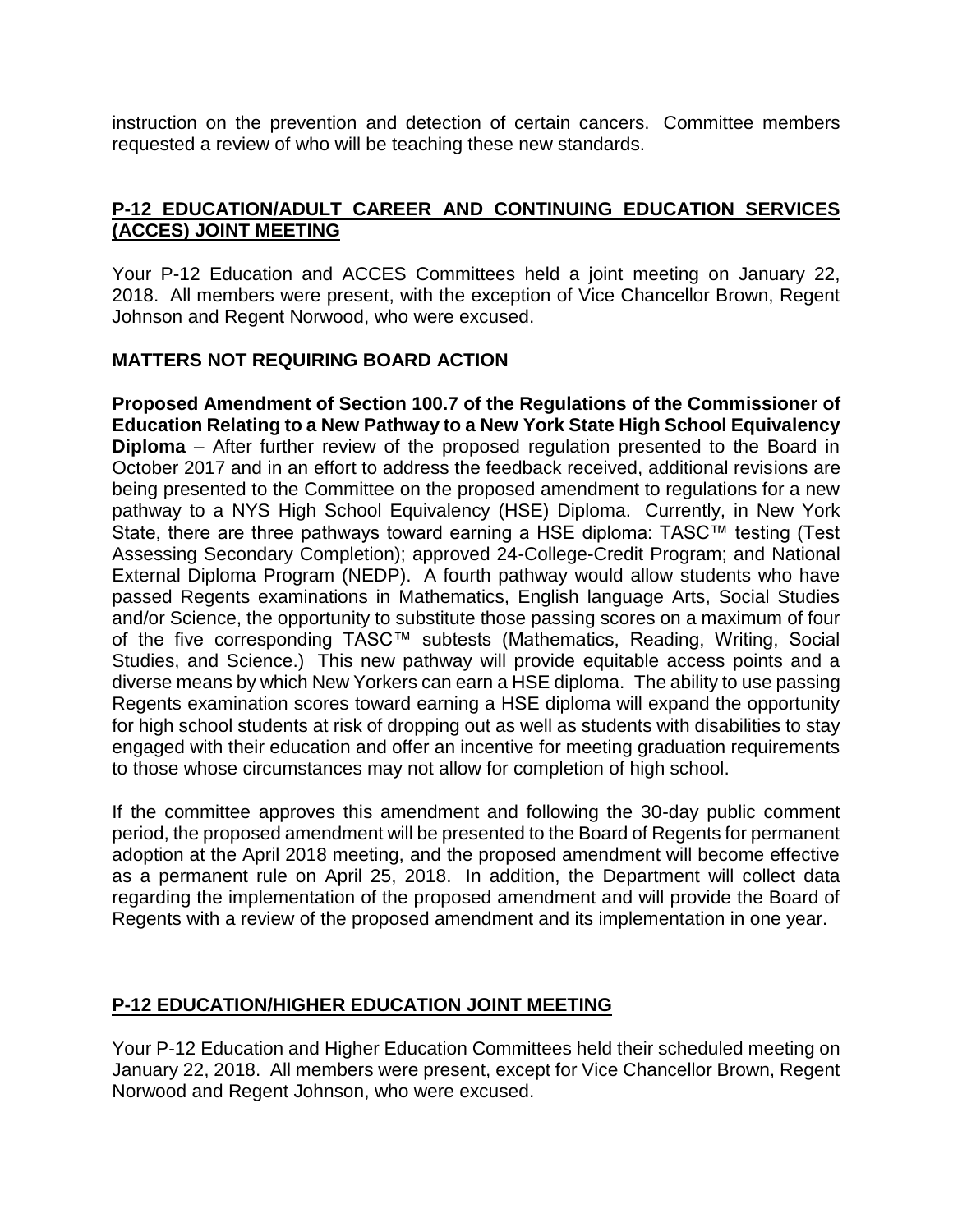## **MATTERS NOT REQUIRING BOARD ACTION**

Update on Culturally Responsive-Sustaining Practices [P-12/HE (D) 1] – the Committee was provided with an update an update on work that is currently planned for Culturally Responsive-Sustaining Practices. The goal of the Board and the Department is for cultural responsiveness to be infused into all district and school instruction and engagement practices. New York will develop resources related to this work from the ground up. A draft definition of culturally responsive education was presented to the Board in December, and this definition will be refined to reflect current thinking in culturally responsive education. The Department also plans to develop a set of principles and a framework for culturally responsive education and practices at multiple levels of the education system, including at the district, school, and classroom levels and including the Department.

The Department will convene an advisory group made up of leaders in the field of cultural responsiveness to inform and guide the development of this work. The advisory group will help the Department to develop its set of principles that will in turn guide the framework for culturally responsive practices. The Department will also develop materials and resources for educators and parents, and a comprehensive implementation plan, including strategies for professional development and parent and family engagement. Feedback will be collected from offices within the Department, district leaders, educators, parents, students, and the broader education community, and then incorporated into the framework to ensure that it captures as much stakeholder input as possible.

## **PROFESSIONAL PRACTICE**

Your Professional Practice Committee held its scheduled meeting on January 23, 2018. All Committee members were present. Chancellor Betty A. Rosa was also present but did not vote on any case or action.

## **ACTION ITEMS**

### **Professional Discipline Cases**

Your Committee recommends that the reports of the Regents Review Committees, including rulings, findings of fact, determinations as to guilt, and recommendations, by unanimous or majority vote, contained in those reports which have been distributed to you, be accepted in 3 cases, with Regent Josephine Victoria Finn and Regent Catherine Collins both abstaining in all three of those cases. In addition, your Committee recommends, upon the recommendation of the Committee on the Professions, that 30 consent order applications and 18 surrender applications be granted, and further recommends that 1 summary suspension application be granted.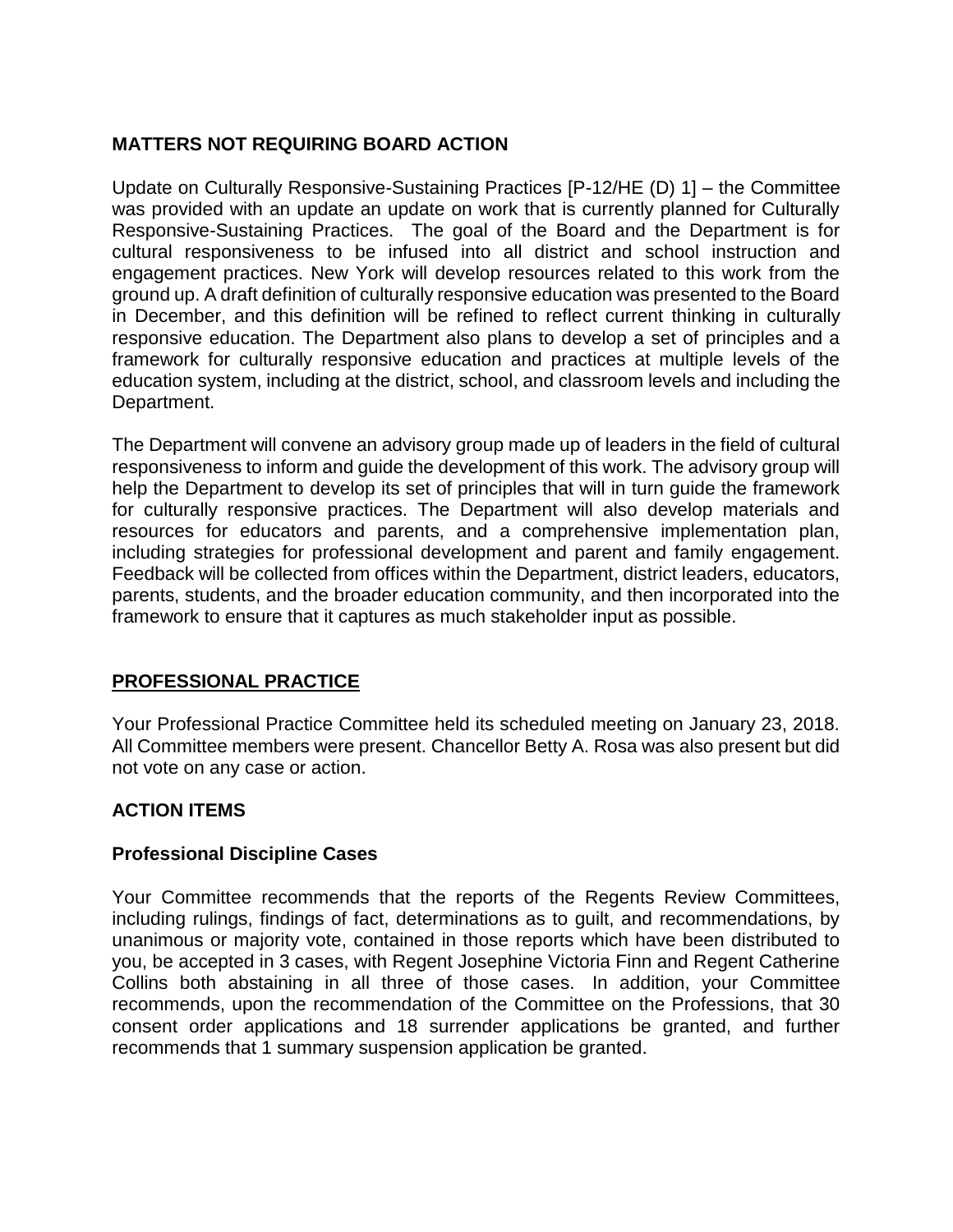In the case of Md Shamim A. Akond a/k/a Shamim A. Akond a/k/a Shamin Akond, Professional Engineer, Cal. No. 28191, we recommend that the report of the Regents Review Committee be corrected as follows: the name of the respondent shown in the caption, header, and body of the report be deemed corrected to show respondent's name is Md Shamim A. Akond a/k/a Shamim A. Akond a/k/a Shamin Akond.

These recommendations are made following the review of 52 cases involving seventeen registered professional nurses, thirteen licensed practical nurses, four professional engineers, three dentists, three psychologists, two certified public accountants, two licensed practical nurses who are also registered professional nurses, two pharmacists, one chiropractor, one licensed mental health counselor, one pharmacy, and one veterinary technician.

### **Restorations**

Your Committee recommends the following:

That the application of Scott D. Geise for the restoration of his license to practice as a Dentist in New York State be granted. [PPC EXS (A) 5]

That the application of Jay Kirshner for the restoration of his license to practice as a Pharmacist in New York State be denied. [PPC EXS (A) 6]

## **Long-Term Clinical Clerkships [PPC EXS (A) 4]**

Your Committee recommends the following: That the application of the University of Debrecen, Faculty of Medicine, Hungary to place students in long-term clinical clerkships in New York be approved, in accordance with and subject to the recommendations of the Advisory Committee on Long-term Clinical Clerkships.

## **MOTION FOR ACTION BY FULL BOARD**

Madam Chancellor and Colleagues: Your Professional Practice Committee recommends, and we move, that the Board of Regents act affirmatively upon each recommendation in the written report of the Committee's deliberations at its meeting on January 23, 2018, copies of which have been distributed to each Regent.

### **MATTERS NOT REQUIRING BOARD ACTION**

Your Committee discussed several topics of interest, including:

### **Deputy Commissioner's Report/Update**

• Full Board Consent Agenda Items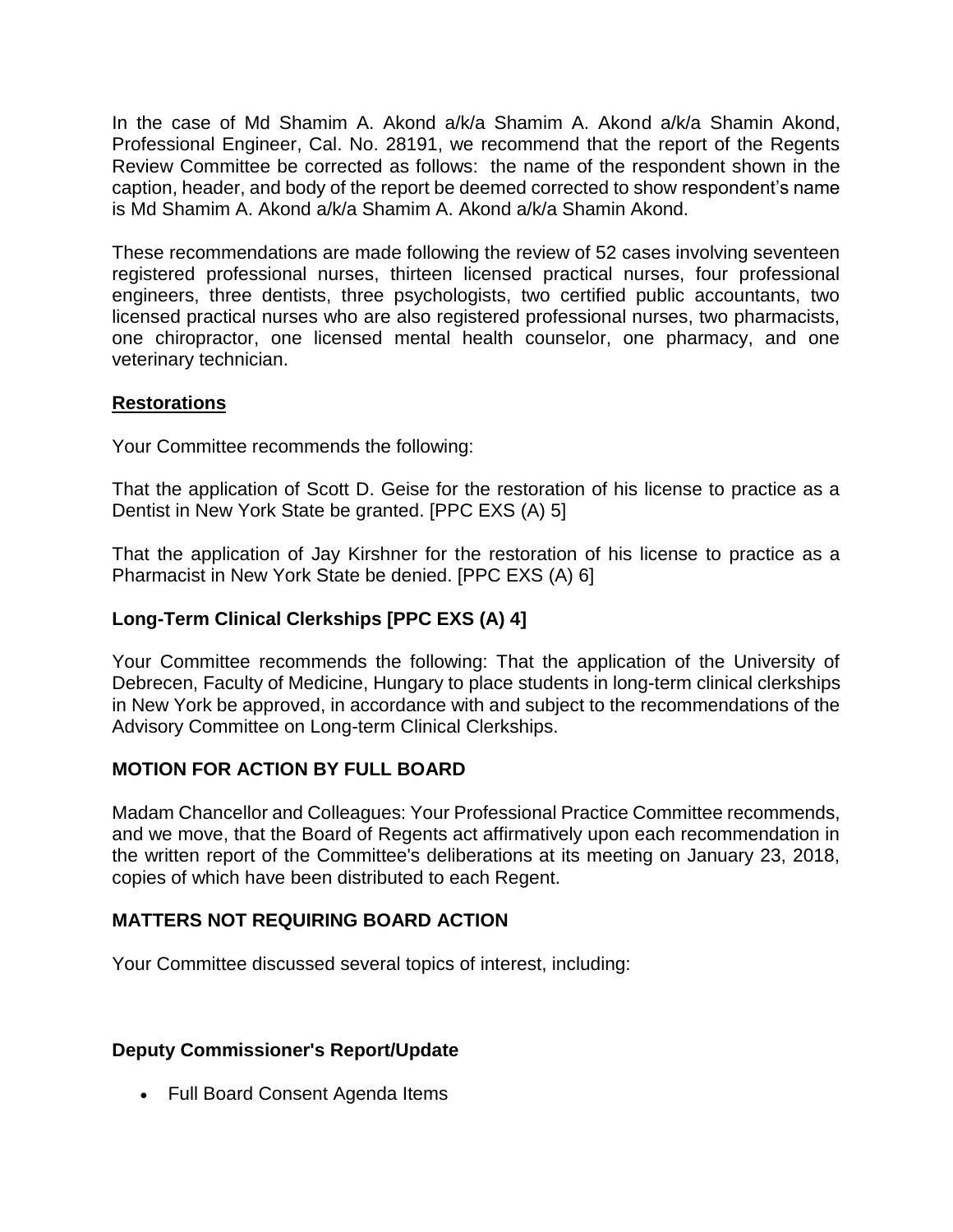- o Board (Re)Appointments
- o Licensing Petitions
- $\circ$  Permission to Operate Mansfield University
- $\circ$  Proposed Amendment of §29.10 of the Rules of the Board of Regents and §70.7, §70.8 and §70.10 of the Regulations of the Commissioner of Education Relating to the Mandatory Peer Review Program in Public Accountancy (2nd Emergency)
- o Proposed Amendment of §29.2 of the Rules of the Board of Regents and Addition of §52.48, §79-20.4 and §79-20.5 to the Regulations of the Commissioner of Education Relating to the Licensing of Licensed Pathologists' Assistants (2nd Emergency)
- o Proposed Amendment of §70.10 of the Regulations of the Commissioner of Education Relating to the Mandatory Peer Review Program in Public Accountancy (Permanent Adoption)
- o Proposed Amendment of §75.2 of the Regulations of the Commissioner of Education Relating to the Limited License in Speech-Language Pathology (Permanent Adoption)
- o Proposed Amendment of §76.5 of the Regulations of the Commissioner of Education Relating to the Definition of Occupational Therapy Practice (Permanent Adoption)

**MOVED**, that the Committee Reports be approved.

| <b>Motion by:</b> | Regent Wade S. Norwood      |
|-------------------|-----------------------------|
| Seconded by:      | Regent Judith Chin          |
| <b>Action:</b>    | Motion carried unanimously. |

#### **State Education Department December 2017 Fiscal Report BR (A) 3**

**MOVED,** that the Board accepts the December 2017 State Education Department Fiscal Report as presented.

| <b>Motion by:</b> | Regent Josephine Victoria Finn |
|-------------------|--------------------------------|
| Seconded by:      | Regent Kathleen M. Cashin      |
| <b>Action:</b>    | Motion carried unanimously.    |

### **Designation of a Professional Conduct Officer BR (A) 6**

**MOVED,** that the Board of Regents designate George Ding as professional conduct officer.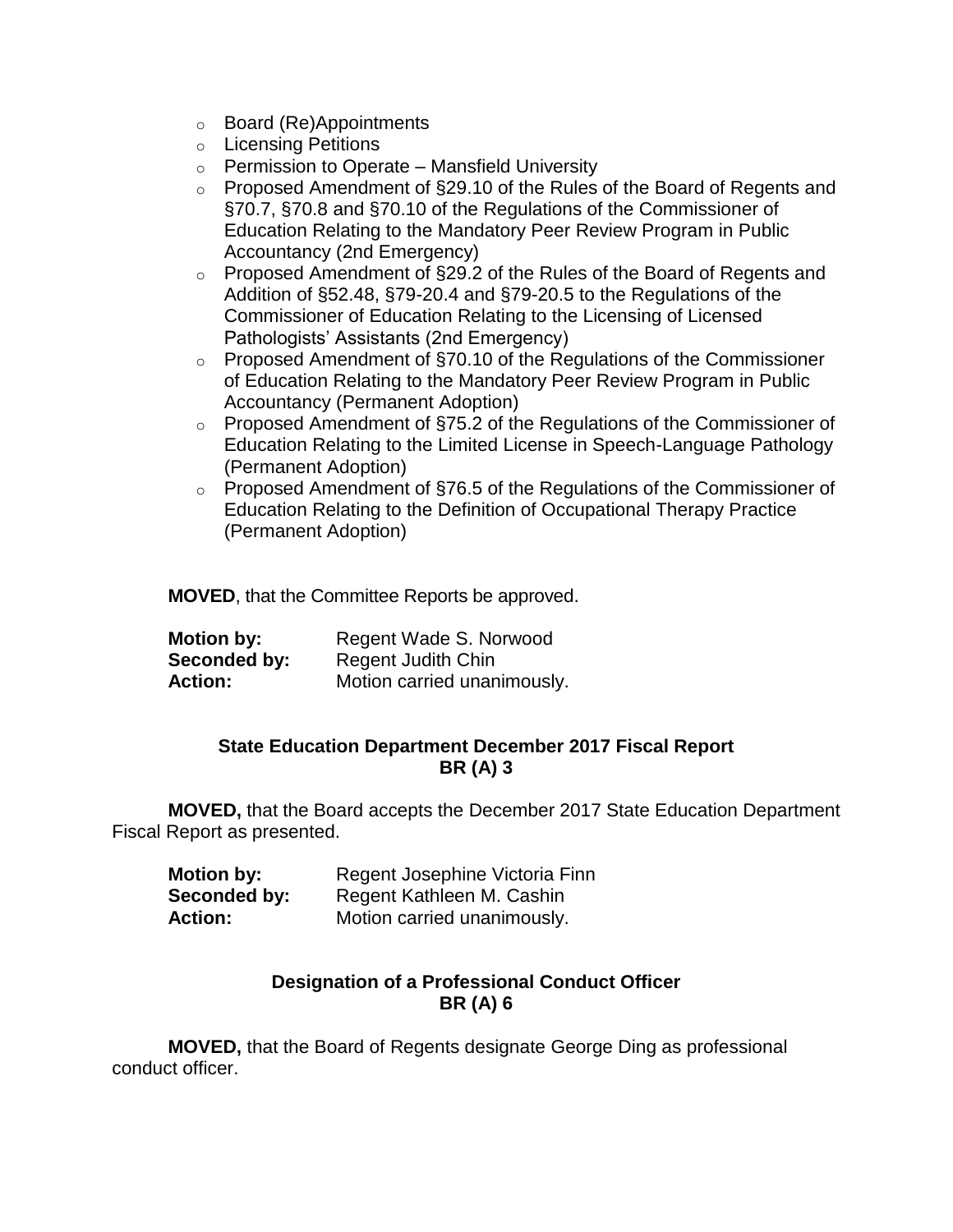| <b>Motion by:</b> | <b>Regent Catherine Collins</b>                                      |
|-------------------|----------------------------------------------------------------------|
| Seconded by:      | Regent Josephine Victoria Finn                                       |
| <b>Action:</b>    | Motion carried. Regent Judith Chin recused herself from the<br>vote. |

Chancellor Rosa adjourned the meeting.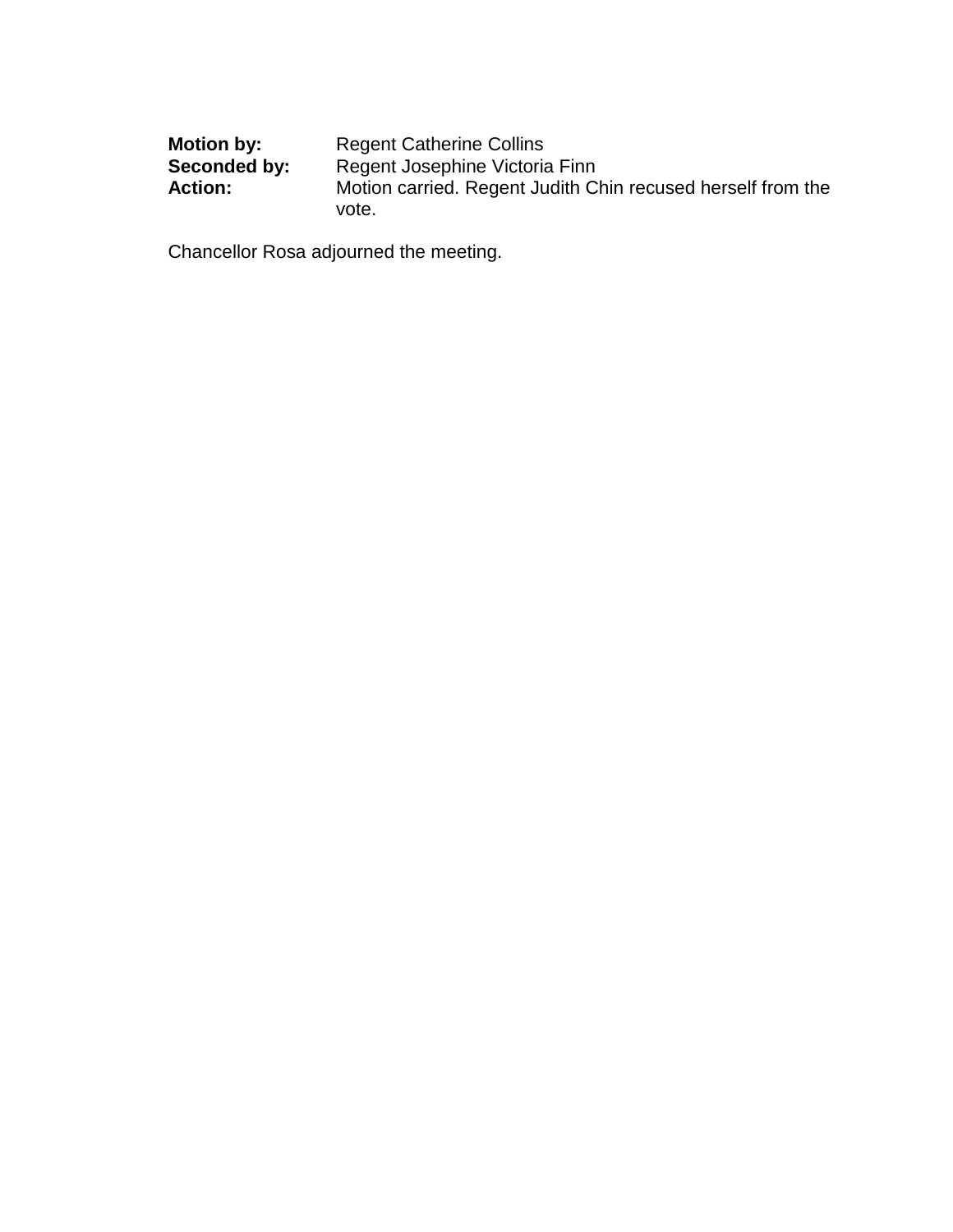#### **Appendix I NEW YORK STATE BOARD OF REGENTS CHARTER ACTIONS**

| <b>Name of Institution</b>                                       | Program<br>Area | <b>County</b><br>(City/Town)<br>of Location | <b>Description of Charter Action(s)</b>                                                                                                                                            |
|------------------------------------------------------------------|-----------------|---------------------------------------------|------------------------------------------------------------------------------------------------------------------------------------------------------------------------------------|
| Amagansett Life-Saving and<br><b>Coast Guard Station Society</b> | <b>CE</b>       | <b>Suffolk</b><br>(Amagansett)              | Merge with Amagansett Life-<br>Saving and Coast Guard Station<br>Society, Inc. with Amagansett Life-<br>Saving and Coast Guard Station<br>Society as the surviving<br>corporation. |
| American Maple Museum                                            | <b>CE</b>       | Lewis<br>(Croghan)                          | Amend charter to change the<br>corporate name to "International<br>Maple Museum Centre".                                                                                           |
| <b>DeRuyter Free Library</b>                                     | <b>CE</b>       | Madison<br>(DeRuyter)                       | Amend charter to specify the<br>number of trustees to be not less<br>than five nor more than fifteen and<br>trustee term length to be five<br>years.                               |
| <b>Greater Astoria Historical</b><br>Society                     | <b>CE</b>       | Queens<br>(Astoria)                         | Grant an absolute charter.                                                                                                                                                         |
| <b>Hobart Historical Society</b>                                 | <b>CE</b>       | Delaware<br>(Hobart)                        | Extend provisional charter for five<br>years.                                                                                                                                      |
| The People's Museum                                              | <b>CE</b>       | Queens<br>(Astoria)                         | Extend provisional charter for five<br>years.                                                                                                                                      |
| <b>Richmond Memorial Library</b>                                 | <b>CE</b>       | Genesee<br>(Batavia)                        | Amend charter to specify the<br>number of trustees to be not less<br>than five nor more than fifteen.                                                                              |
| <b>Russian History Foundation</b>                                | <b>CE</b>       | Herkimer<br>(Jordanville)                   | Grant provisional charter for five<br>years.                                                                                                                                       |
| <b>Suspension Bridge Village</b><br>Preservation                 | <b>CE</b>       | Niagara<br>(Niagara Falls)                  | Grant Regents certificate of<br>incorporation.                                                                                                                                     |
| Town of Niagara Farmland<br>Conservancy                          | <b>CE</b>       | Niagara<br>(Niagara Falls)                  | <b>Grant Regents certificate of</b><br>incorporation.                                                                                                                              |
| <b>Warren County Historical</b><br>Society                       | <b>CE</b>       | Warren<br>(Queensbury)                      | Amend charter to change the<br>corporate address.                                                                                                                                  |
| The Kinder Club Pond                                             | P <sub>12</sub> | Suffolk<br>(Centerpoint)                    | Extend provisional charter for three<br>years.                                                                                                                                     |
| Merokee Day School                                               | P <sub>12</sub> | Nassau<br>(Merrick)                         | Amend charter to change the<br>corporate address.                                                                                                                                  |
| <b>The Neumann Classical</b><br>School                           | P <sub>12</sub> | Westchester<br>(Tuckahoe)                   | Amend charter to add authority to<br>operate grades one through eight.                                                                                                             |
| New York Center for Child<br>Development                         | P <sub>12</sub> | New York<br>(New York)                      | Grant an absolute charter.                                                                                                                                                         |
| <b>Trumansburg Community</b><br><b>Nursery School</b>            | P <sub>12</sub> | Trumansburg<br>(Tompkins)                   | Extend provisional charter for three<br>years.                                                                                                                                     |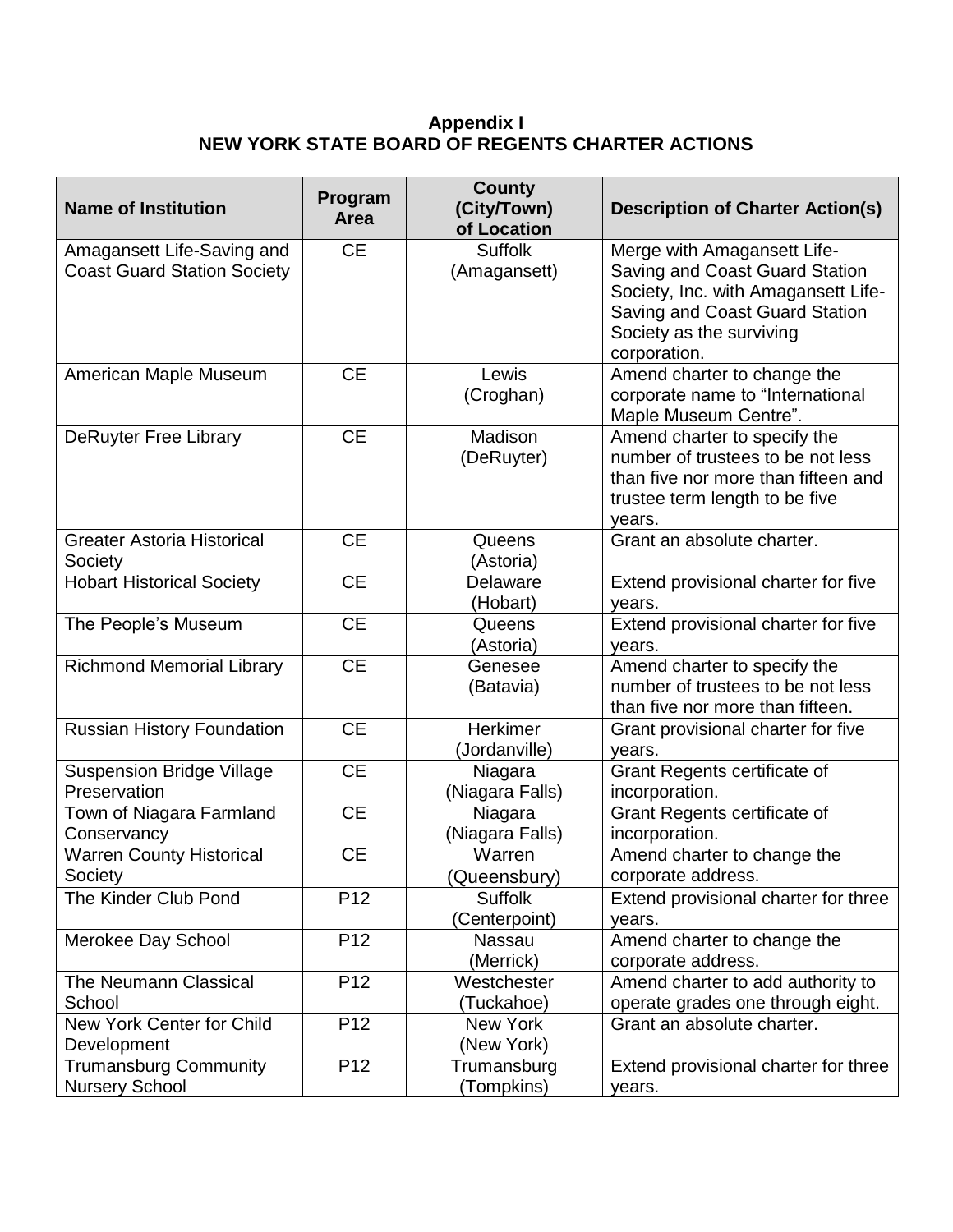| Long Island University | HE. | Nassau       | Amend charter to add authority to |
|------------------------|-----|--------------|-----------------------------------|
|                        |     | (Brookville) | confer the Bachelor of Business   |
|                        |     |              | Administration (B.B.A.) degree.   |
| Utica College          | HE  | Oneida       | Amend charter to add authority to |
|                        |     | (Utica)      | confer the Master of Health       |
|                        |     |              | Administration (M.H.A.) degree.   |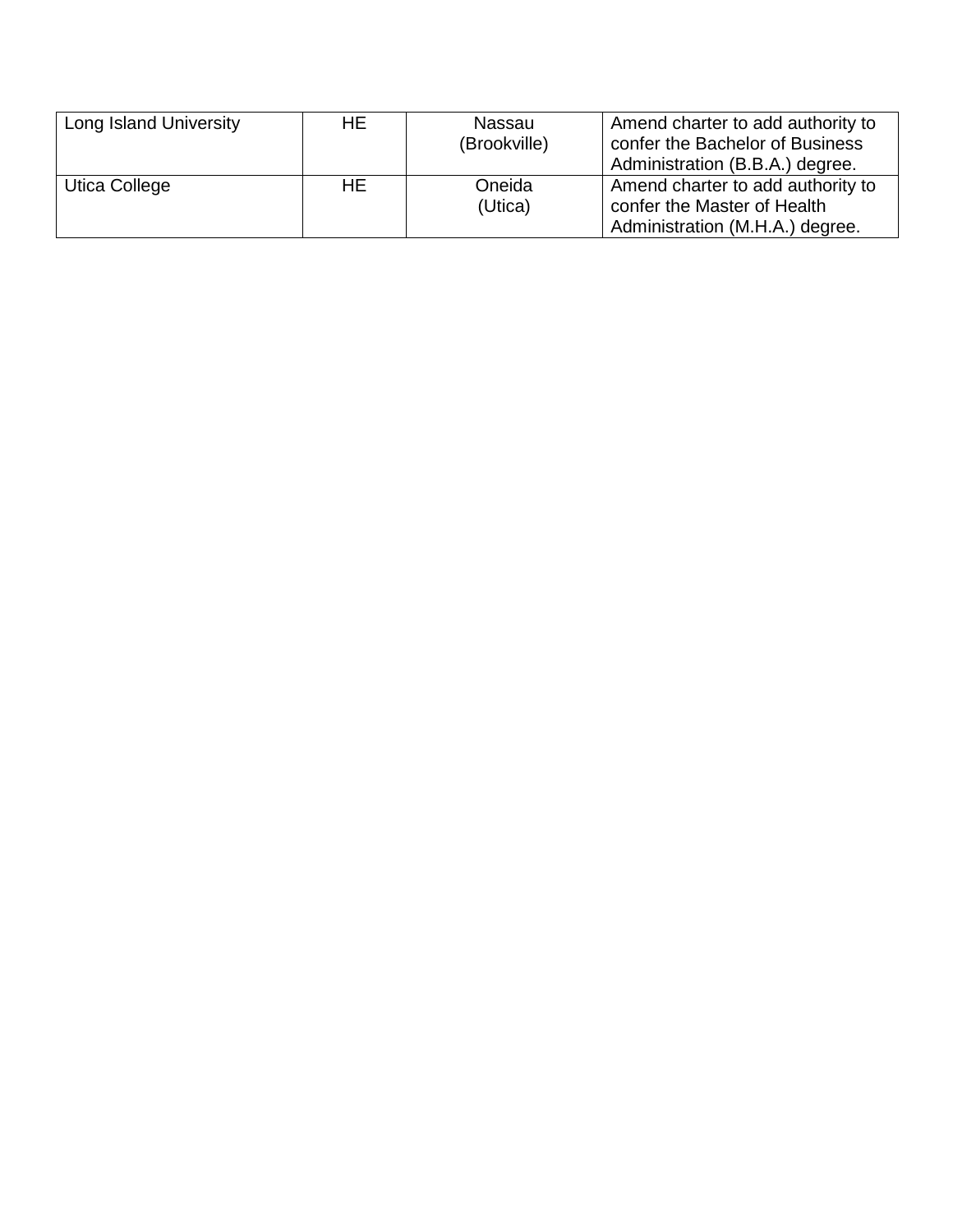### **Appendix II**

### **REGENTS ACTIONS IN 54 PROFESSIONAL DISCIPLINE CASES AND 2 RESTORATION PETITIONS**

### **January 22 - 23, 2018**

The Board of Regents announced disciplinary actions resulting in the summary suspension of 1 license, revocation of 1 license, surrender of 18 licenses, and 32 other disciplinary actions. The penalty indicated for each case relates solely to the misconduct set forth in that particular case. In addition, the Board acted upon 2 restoration petitions.

### **I. SUMMARY SUSPENSION**

### **Mental Health Practitioners**

Brett Klersfeld; Licensed Mental Health Counselor; Canaan, NY 12029; Lic. No. 003523; Cal. No. 30287; Application for summary suspension granted.

## **II. REVOCATION AND SURRENDERS**

### **Dentistry**

Gilberto Apolinar Nuñez; Dentist; Altona, NY 12910-2090; Lic. No. 050655; Cal. No. 29376; Found guilty of professional misconduct; Penalty: Revocation.

Michael Kevin Oros; Dentist; Avon, NY 14414; Lic. No. 040155; Cal. No. 30170; Application to surrender license granted. Summary: Licensee admitted to the charge of having been convicted of Attempted Grand Larceny in the 4th Degree.

### **Engineering, Land Surveying and Geology**

Saiban Endra Mahamooth a/k/a Saiban Mahamooth; Professional Engineer; Somerset, NJ 08873; Lic. No. 082425; Cal. No. 30035; Application to surrender license granted. Summary: Licensee admitted to the charge of having been convicted of Aggravated Harassment in the 2nd Degree, a class A misdemeanor.

### **Nursing**

Barbara Ann Trujillo; Registered Professional Nurse; Spokane, WA 99205-7068; Lic. No. 448265; Cal. No. 29768; Application to surrender license granted. Summary: Licensee admitted to the charge of having been found guilty of professional misconduct in the State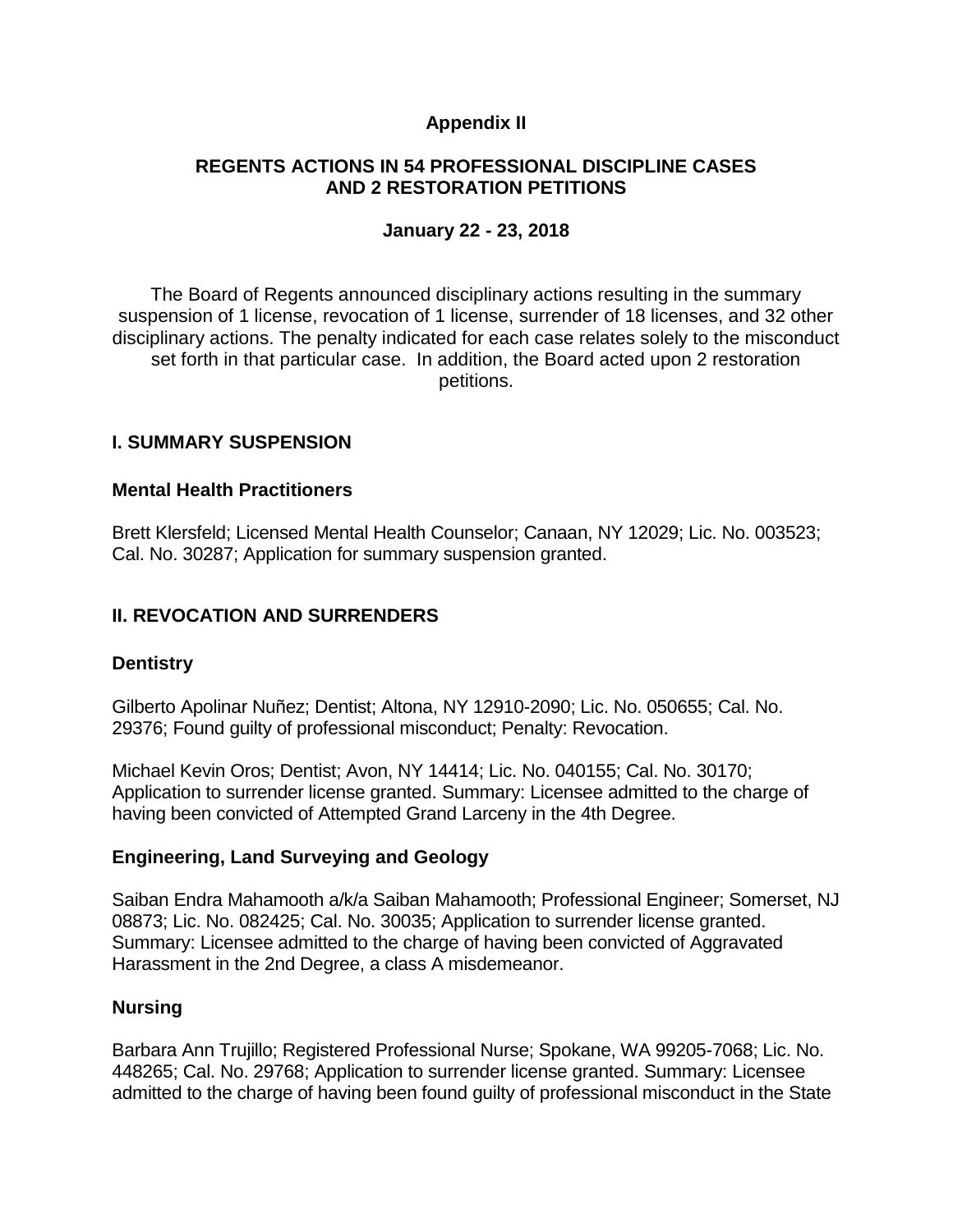of California, where the conduct if committed in New York would constitute practicing the profession of nursing fraudulently and unprofessional conduct, failing to maintain accurate patient records.

Alana Thomas; Registered Professional Nurse; Corpus Christi, TX 78413; Lic. No. 507706; Cal. No. 29970; Application to surrender license granted. Summary: Licensee admitted to the charge of having been found guilty of professional misconduct in Texas, where the conduct if committed in New York would constitute unprofessional conduct, practicing the profession of nursing while the ability to practice is impaired by mental disability.

Mindy L. Davis; Licensed Practical Nurse; Syracuse, NY 13207; Lic. No. 303352; Cal. No. 30023; Application to surrender license granted. Summary: Licensee admitted to the charge of practicing the profession while license suspended.

Sharon Hart; Registered Professional Nurse; Northport, FL 34287-5434; Lic. No. 444908; Cal. No. 30046; Application to surrender license granted. Summary: Licensee did not contest the charge of finding of professional misconduct by the Florida Board of Nursing for being unable to practice nursing with reasonable skill and safety to patients by a result of any mental condition, which if committed in New York State, would constitute professional misconduct for practicing the profession of nursing while the ability to practice is impaired by a mental disability, in violation of section 6509(3) of the New York Education Law.

Todd Kaufman a/k/a Todd S. Kaufmann; Licensed Practical Nurse, Registered Professional Nurse; San Rafael, CA 94913-5701; Lic. Nos. 144631, 340012; Cal. Nos. 30048, 30059; Application to surrender licenses granted. Summary: Licensee admitted to the charge of having been found guilty of falsely representing on the internet being a certified nurse practitioner and an independent nurse practitioner, where the conduct if committed in New York, would constitute committing unprofessional conduct, offering to practice beyond the scope permitted by law.

Andrea Winebarger Royall; Registered Professional Nurse; Statesville, NC 28677; Lic. No. 570752; Cal. No. 30050; Application to surrender license granted. Summary: Licensee did not contest the charge of having been convicted of a California misdemeanor conviction for Driving While Intoxicated, which, if committed in New York, would also constitute the crime of Driving While Intoxicated, a misdemeanor.

Kathleen M. Daniels; Registered Professional Nurse; Cortland, NY 13045; Lic. No. 433322; Cal. No. 30075; Application to surrender license granted. Summary: Licensee admitted to charges of having been convicted of Petit Larceny; Criminal Possession of a Controlled Substance in the 7th Degree and diversion of controlled substances.

Yvette Chouloute; Licensed Practical Nurse; Roosevelt, NY 11575-2009; Lic. No. 188383; Cal. No. 30080; Application to surrender license granted. Summary: Licensee did not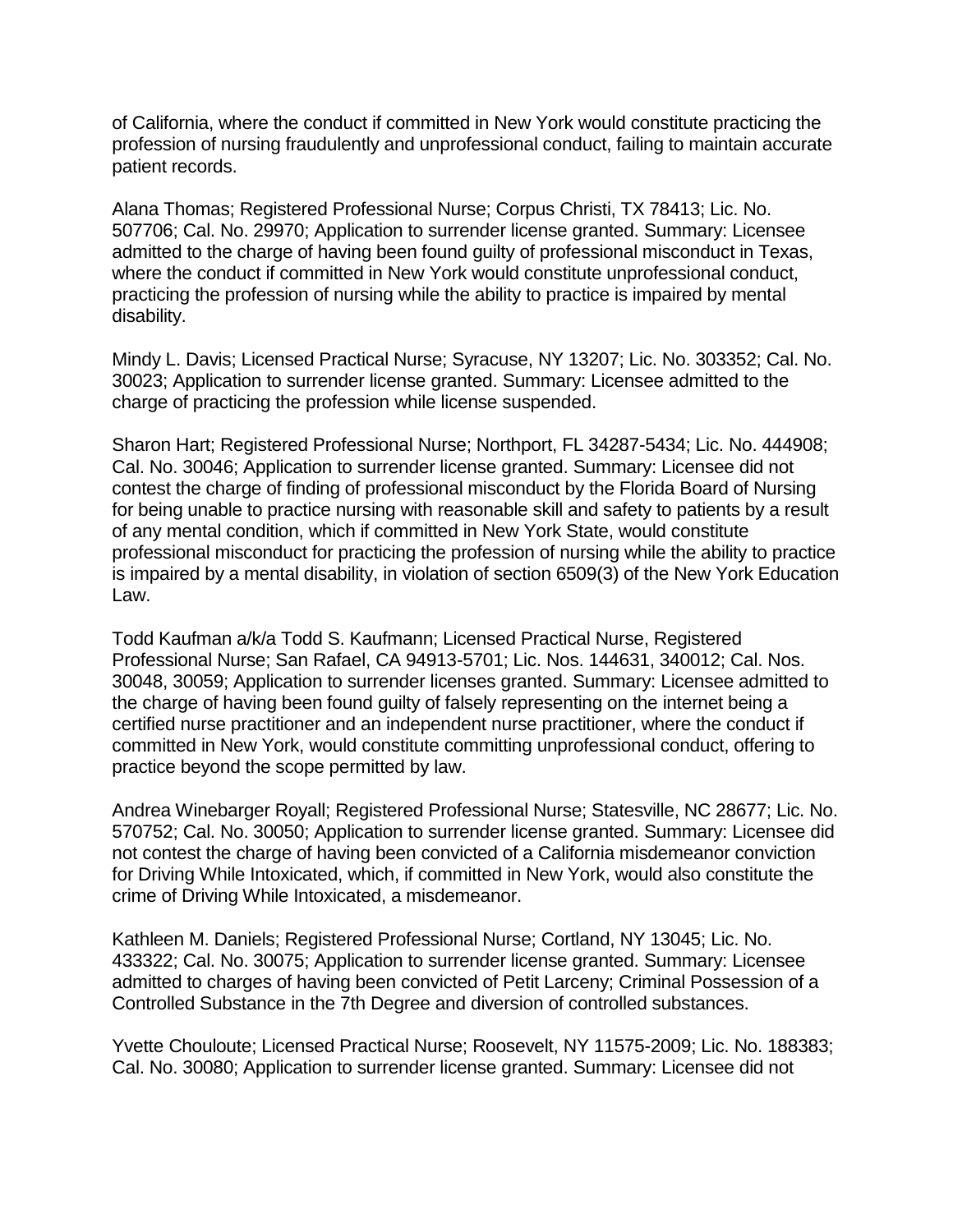contest the charge of making false entries in a patient record which a certified nurses aide had left blank.

Catherine Marie Castelli; Registered Professional Nurse; Camden, DE 19934; Lic. No. 349090; Cal. No. 30125; Application to surrender license granted. Summary: Licensee admitted to the charge of having been convicted of Delaware criminal convictions.

Lisa Vernon; Registered Professional Nurse; Whittier, CA 90603; Lic. No. 537877; Cal. No. 30126; Application to surrender license granted. Summary: Licensee admitted to the charge of having been convicted of California criminal conviction.

Lori Ann Barber; Licensed Practical Nurse; Sayre, PA 18840; Lic. No. 251401; Cal. No. 30144; Application to surrender license granted. Summary: Licensee admitted to the charge of having been convicted of Possession of a Controlled Substance in the Commonwealth of Pennsylvania, a misdemeanor.

Kenneth Daniel Cross; Registered Professional Nurse; Mobile, AL 36695-7464; Lic. No. 516890; Cal. No. 30145; Application to surrender license granted. Summary: Licensee did not contest the charge of in the State of Mississippi, submitting fraudulent prescription receipts for reimbursement.

Shirley Vachon Celestin; Registered Professional Nurse; Newport News, VA 23606; Lic. No. 315855; Cal. No. 30185; Application to surrender license granted. Summary: Licensee did not contest the charge of finding of professional misconduct by the New Jersey State Board of Nursing for engaging in gross negligence, which if committed in New York State, would constitute professional misconduct for practicing the profession of nursing with gross negligence on a particular occasion, in violation of section 6509(2) of the New York Education Law.

### **Psychology**

Justin Miller; Psychologist; Rivervale, NJ 07675-5908; Lic. No. 018518; Cal. No. 30079; Application to surrender license granted. Summary: Licensee admitted to the charge of having been convicted of Attempted Use of a Child in a Sexual Performance, a class D felony; Attempted Disseminating Indecent Material to Minors in the 1st Degree (15 counts), a class E felony, and Attempted Endangering the Welfare of a Child, a class B misdemeanor.

Kathleen McClear Hodgkiss; Psychologist; Pompton Lakes, NJ 07442; Lic. No. 018223; Cal. No. 30153; Application to surrender license granted. Summary: Licensee admitted to the charge of having been found guilty of professional misconduct by the New Jersey State Board of Psychological Examiners for sexual conduct with a client within 24 months after treatment which, if committed in New York State, constitute professional misconduct under Section 6509(9) of the Education Law and specifically Section 29.1(b)(5) of the Rules of the Board of Regents.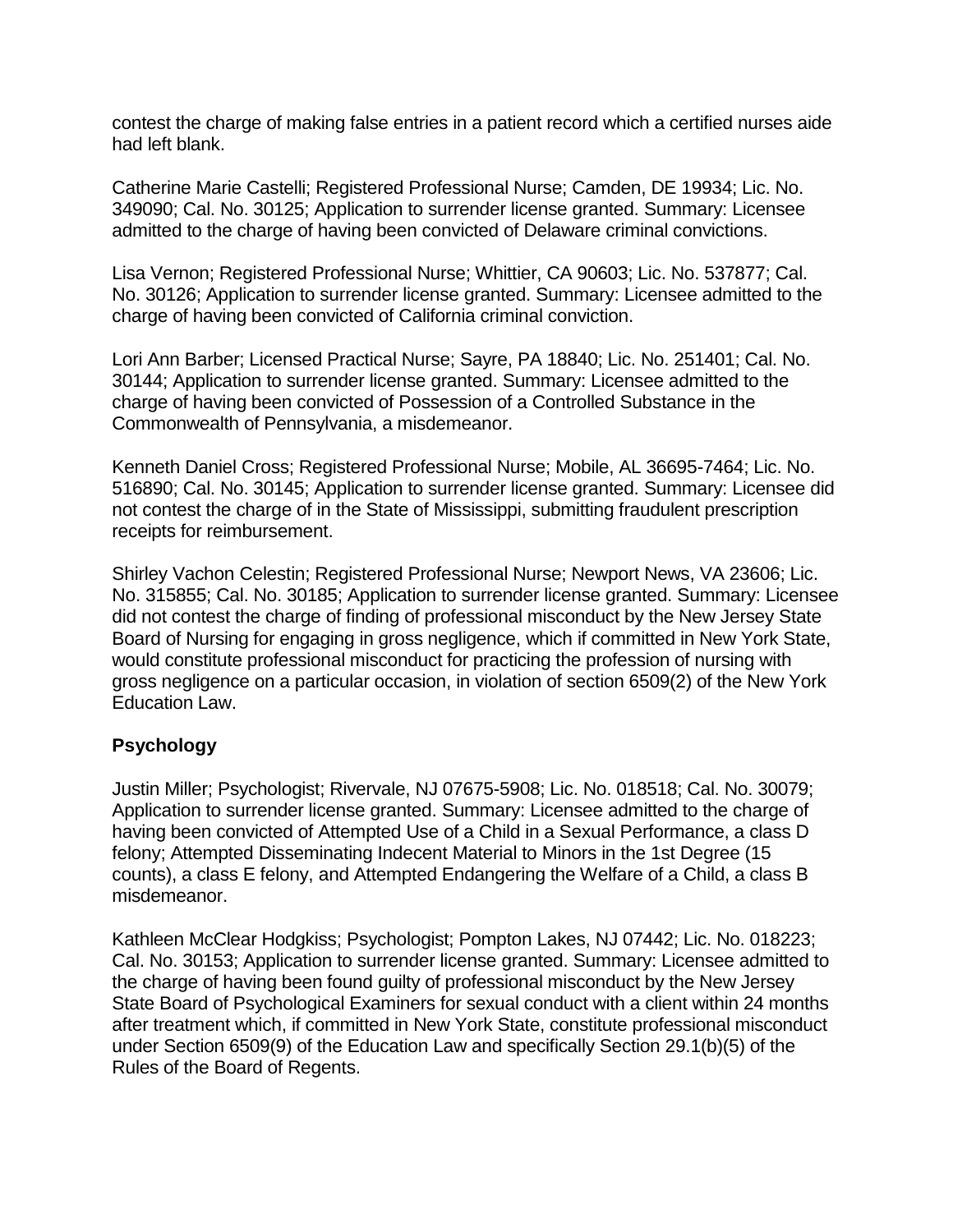# **III. OTHER REGENTS DISCIPLINARY ACTIONS**

## **Chiropractic**

Maurice Daoud; Chiropractor; Palm Desert, CA 92260; Lic. No. 010444; Cal. No. 29678; Application for consent order granted; Penalty agreed upon: 1 year stayed suspension, 1 year probation to commence upon return to practice in the State of New York, \$2,500 fine payable within 3 months.

### **Dentistry**

Ali John Jazayeri; Dentist; Irvine, CA 92614; Lic. No. 053328; Cal. 27910; Application for consent order granted; Penalty agreed upon: 2 month actual suspension, 22 months stayed suspension, 2 years probation to commence upon return to practice in the State of New York, \$3,000 fine payable within 30 days.

### **Engineering, Land Surveying and Geology**

Md Shamim A. Akond a/k/a Shamim A. Akond a/k/a Shamin Akond; Professional Engineer; Astoria, NY 11105; Lic. No. 083353; Cal. No. 28191; Found guilty of professional misconduct; Penalty: 1 year suspension, execution of last 6 months of suspension stayed.

Thomas Donald Reilly a/k/a Thomas D. Reilly a/k/a Thomas Reilly; Professional Engineer; Smithtown, NY 11787; Lic. No. 043595; Cal. No. 28904; Found guilty of professional misconduct; Penalty: 1 year suspension, execution of last 11 months of suspension stayed.

Mohamed Omar Mohamed; Professional Engineer; Elmhurst, NY 11373; Lic. No. 070642; Cal. No. 29841; Application for consent order granted; Penalty agreed upon: 1 year stayed suspension, 1 year probation, \$2,500 fine.

### **Nursing**

Schkera M. Smith; Licensed Practical Nurse; Syracuse, NY 13204; Lic. No. 287234; Cal. No. 28608; Application for consent order granted; Penalty agreed upon: 2 years stayed suspension, 2 years probation, \$250 fine.

Matthew Michael Ryan; Licensed Practical Nurse, Registered Professional Nurse; Deposit, NY 13754-1127; Lic. Nos. 280140, 625623; Cal. Nos. 28743, 28742; Application for consent order granted; Penalty agreed upon: 2 years stayed suspensions, 2 years probation, \$750 fine.

Lisa A. Saviano; Registered Professional Nurse; East Chatham, NY 12060; Lic. No. 643986; Cal. No. 29087; Application for consent order granted; Penalty agreed upon: 1 month actual suspension, 11 months stayed suspension, 1 year probation, \$500 fine.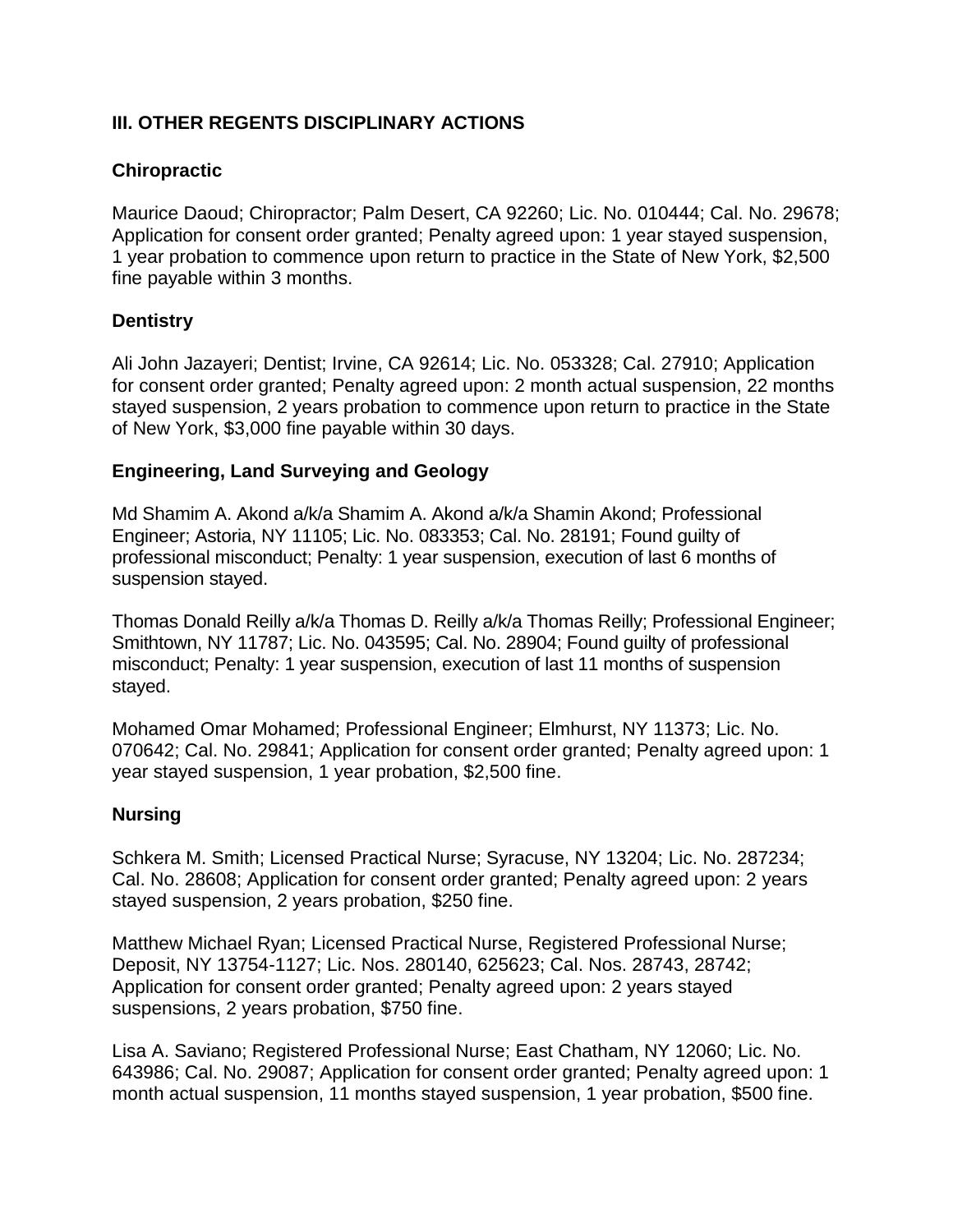Ude Masaryk Calvaire; Registered Professional Nurse; Livingston, NY 12541; Lic. No. 671375; Cal. No. 29448; Application for consent order granted; Penalty agreed upon: 2 years stayed suspension, 2 years probation, \$500 fine.

Christine Marie Martuscello; Registered Professional Nurse; Elmira, NY 14905; Lic. No. 648714; Cal. No. 29656; Application for consent order granted; Penalty agreed upon: 1 month actual suspension, 23 months stayed suspension, 2 years probation to commence upon return to practice, \$500 fine payable within 6 months.

Kelly Anne Wescott; Licensed Practical Nurse; Albany, NY 12211; Lic. No. 273968; Cal. No. 29676; Application for consent order granted; Penalty agreed upon: Indefinite actual suspension until fit to practice, upon termination of suspension, 2 years probation to commence upon return to practice, \$250 fine payable within 4 months.

Brittani Lynne Johnson; Licensed Practical Nurse; Farmington, NY 14425; Lic. No. 316584; Cal. No. 29714; Application for consent order granted; Penalty agreed upon: 1 year stayed suspension, 1 year probation.

Jean Hoeller; Licensed Practical Nurse; Saugerties, NY 12477; Lic. No. 319341; Cal. No. 29780; Application for consent order granted; Penalty agreed upon: 2 years stayed suspension, 2 years probation, \$250 fine.

Paul Accordino; Registered Professional Nurse; Chester, NY 10918; Lic. No. 512815; Cal. No. 29816; Application for consent order granted; Penalty agreed upon: 1 month actual suspension, 23 months stayed suspension, 24 months probation, \$1,000 fine.

Nadia Ward; Licensed Practical Nurse; Middletown, NY 10941; Lic. No. 302569; Cal. No. 29817; Application for consent order granted; Penalty agreed upon: 1 month actual suspension, 23 months stayed suspension, 24 months probation.

David Timothy Baron; Registered Professional Nurse; Jamestown, NY 14701; Lic. No. 557041; Cal. No. 29877; Application for consent order granted; Penalty agreed upon: Indefinite actual suspension until fit to practice, upon termination of suspension, 2 years probation to commence upon return to practice, \$500 fine payable within 9 months.

Robert T. Salisbury; Licensed Practical Nurse; Schenectady, NY 12309; Lic. No. 313342; Cal. No. 29887; Application for consent order granted; Penalty agreed upon: 1 year stayed suspension, 1 year probation, \$250 fine.

Katherine Merchant; Licensed Practical Nurse; Mastic, NY 11950; Lic. No. 255969; Cal. No. 29890; Application for consent order granted; Penalty agreed upon: 1 month acual suspension, 23 months stayed suspension, 2 years probation.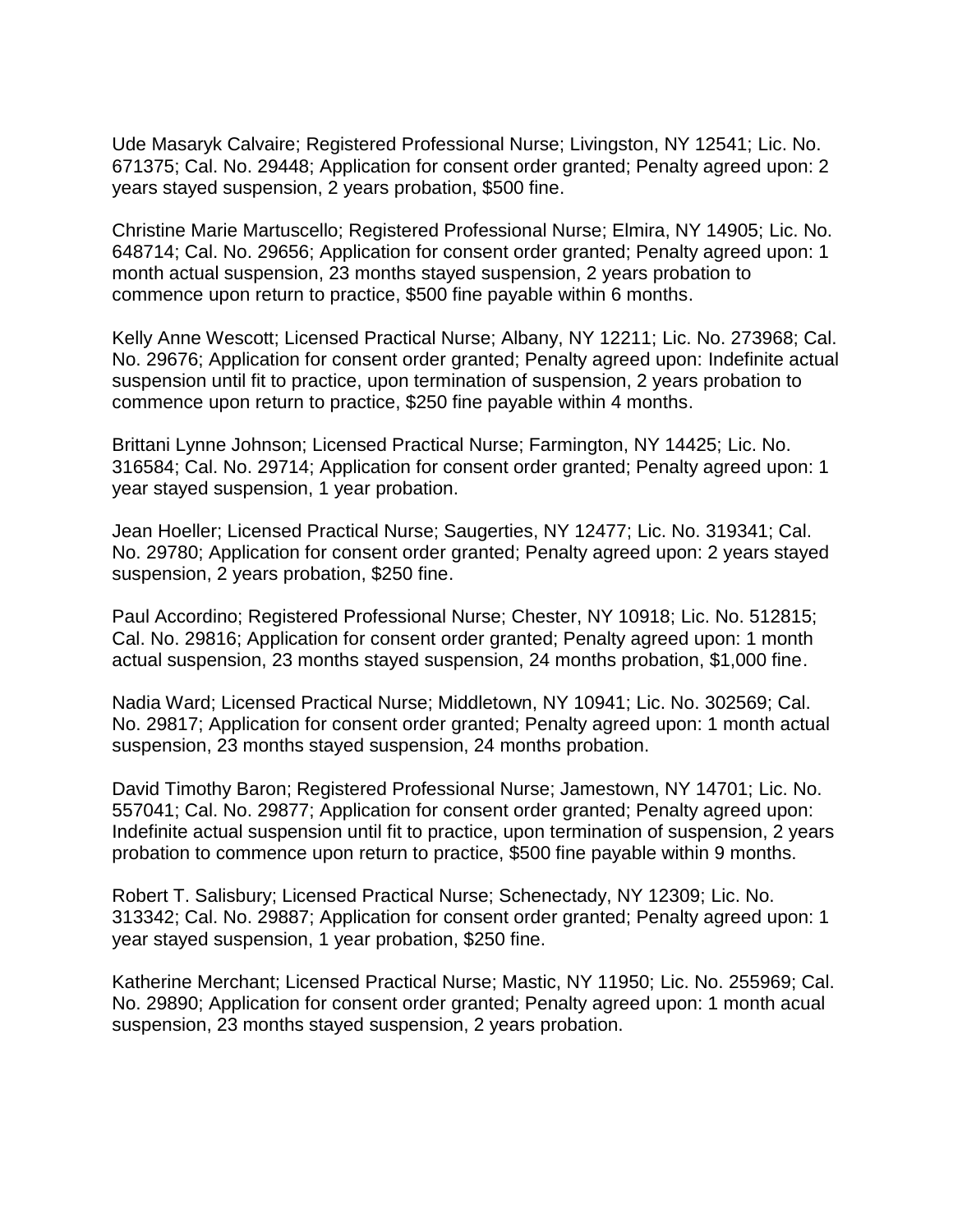Marlene Claudette Roper; Licensed Practical Nurse; Saint James, NY 11780-3164; Lic. No. 316777; Cal. No. 29891; Application for consent order granted; Penalty agreed upon: 1 month actual suspension, 23 months stayed suspension, 2 years probation.

Robert Joseph Couture, Jr.; Licensed Practical Nurse; Auburn, NY 13021; Lic. No. 311529; Cal. No. 29898; Application for consent order granted; Penalty agreed upon: 2 years stayed suspension, 2 years probation, \$250 fine.

Carrie Marie Fitzsimons a/k/a Carrie M. Fitzsimons; Registered Professional Nurse; Newport, NY 13416; Lic. No. 595061; Cal. No. 29905; Application for consent order granted; Penalty agreed upon: 2 years stayed suspension, 2 years probation, \$500 fine.

Deborah Ann Ballou; Registered Professional Nurse; Cheektowaga, NY 14225; Lic. No. 574553; Cal. No. 29930; Application for consent order granted; Penalty agreed upon: Indefinite actual suspension for no less than 6 months and until fit to practice, upon termination of suspension, 2 years probation to commence upon return to practice, \$1,000 fine payable within 6 months.

Maun D. Flanagan a/k/a Maun Flanagan Hunsberger; Registered Professional Nurse; Levittown, PA 19056; Lic. No. 387743; Cal. No. 29952; Application for consent order granted; Penalty agreed upon: Indefinite actual suspension for not less than 3 months and until mentally and physically fit to practice, upon termination of suspension, 2 years probation to commence upon return to practice in the State of New York.

Desiree Ann Graziano; Licensed Practical Nurse; Stuyvesant, NY 12173; Lic. No. 261029; Cal. No. 29983; Application for consent order granted; Penalty agreed upon: Indefinite actual suspension for no less than 9 months and until fit to practice, upon termination of suspension, 2 years probation to commence upon return to practice.

#### **Pharmacy**

Fayyaz Rasheed; Pharmacist; Jamaica, NY 11432; Lic. No. 041233; Cal. No. 28897; Application for consent order granted; Penalty agreed upon: 2 years stayed suspension, 2 years probation, \$7,500 fine.

Ralph Drugs, Inc. d/b/a Rio Drugs; Pharmacy; Brooklyn, NY 11233; Reg. No. 023128; Cal. No. 28898; Application for consent order granted; Penalty agreed upon: 2 years stayed suspension, 2 years probation, \$7,500 fine.

Demetrios Papanakios; Pharmacist; East Meadow, NY 11554-4714; Lic. No. 053865; Cal. No. 29815; Application for consent order granted; Penalty agreed upon: 1 year stayed suspension, 1 year probation, 50 hours public service, \$1,500 fine.